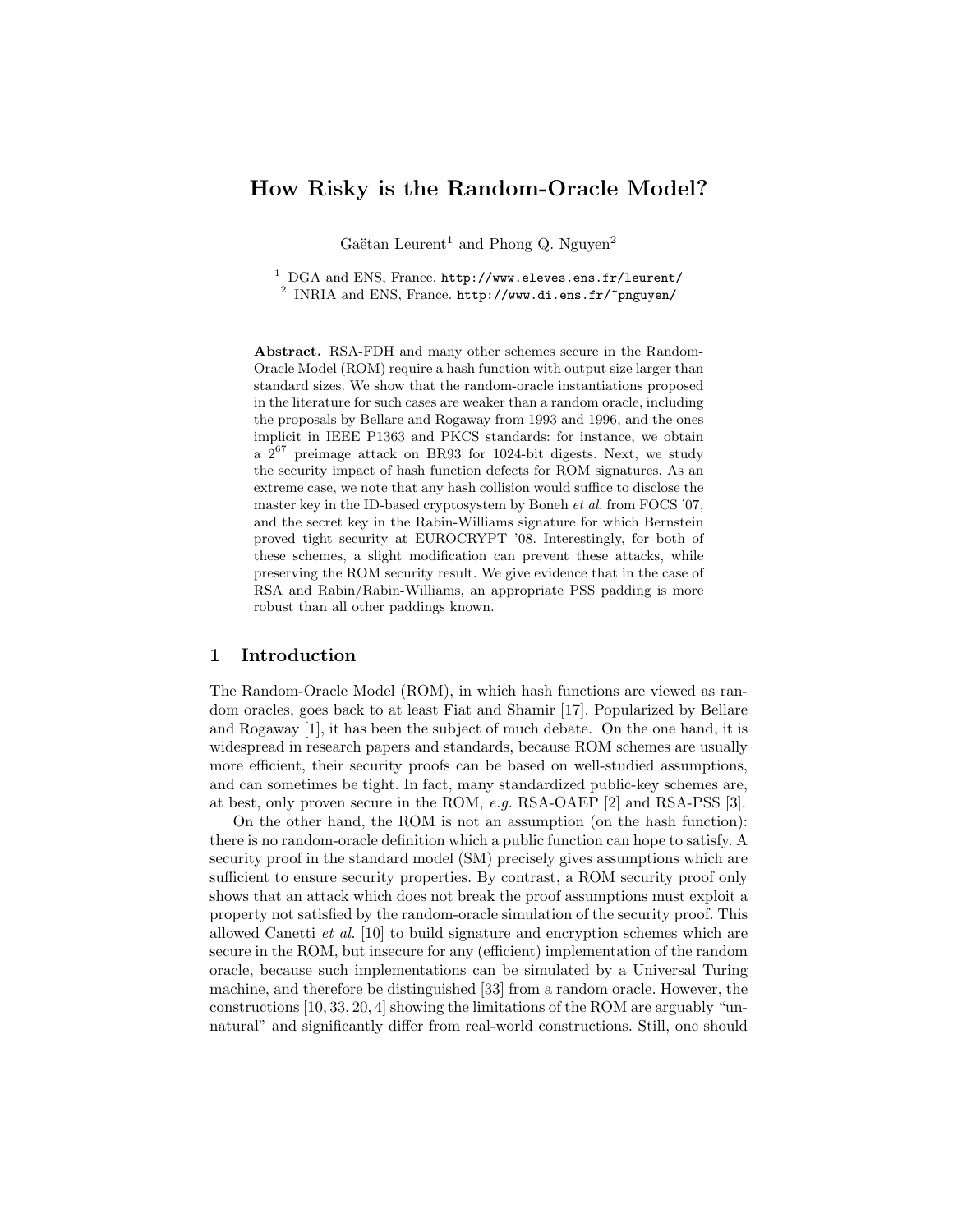be careful with idealized security models: like all Merkle-Damgård/Davies-Meyer hash functions, MD5 was provably collision-resistant [50, 7] (up to the birthday bound) in the ideal cipher model (with respect to the block cipher underlying the compression function); yet, computing MD5 collisions only costs a few seconds now [43].

This stresses the importance of studying the actual security of schemes proven in the ROM. Unfortunately, very few ROM schemes have also been proven secure in the SM [42, 8]; and for several cases, there is evidence that a security proof in the SM is unlikely [34, 39, 15, 28]. Recent breakthroughs in the cryptanalysis of hash functions [48, 47, 45] have shown that standard hash functions like MD5 or SHA-1 are far from behaving like random oracles. However, the impact on the public-key world has been limited so far, with the exception of [45], which constructs two colliding X.509 certificates for different identities and public keys, and has recently been extended in [43] to construct a rogue CA certificate.

But to study the actual security, one needs to know how the random oracle will be instantiated in practice, should the scheme ever be used. Often, the random-oracle output size matches that of standard hash functions (like 160 bits for SHA-1) or the upcoming SHA-3. In this case, standard hash functions are most likely to be used, despite well-known properties of MD-iterated hash functions (such as the derivation of  $h(m_1||m_2)$  from  $h(m_1)$  and  $m_2$ ) which make them easily differentiable from random oracles. But RSA-FDH [3] and many other ROM schemes (such as  $[24, 12, 13, 27, 6, 19, 9]$ ) actually require a "nonstandard" hash function. First, the output may not be a uniformally distributed bitstring: it could be residue classes, or elliptic curve points, etc., fortunately it is known how to deal with such situations given an instantiation with arbitrary output  $\{0,1\}^n$ . But if the output bit-length is larger than standard sizes (e.g. RSA-FDH which needs at least 1024 bits), it is unclear how the oracle will be instantiated. To the best of our knowledge, the only proposals of randomoracle instantiations supporting arbitrary outbit bit-length are the following: two historical instantiations proposed by Bellare and Rogaway in their seminal papers [1] (on the ROM) and [3] (on FDH and PSS), recent constructions by Coron *et al.* in the full version of [14], and the instantiations implicit in  $PKCS#1$ v2.1 [41] and IEEE P1363 [23] standards. It seems that none of these instantiations have been analyzed in the literature, except [14] in the indifferentiability framework of Maurer et al. [33].

This also raises the question of the impact of potential defects in randomoracle instantiations. When an article provides a ROM security proof, it usually does not say how to instantiate the random oracle, neither what might happen if the hash function does not behave like a random oracle. Assume that Alice implements a scheme ROM-secure under a well-known computational assumption. Several years later, the assumption still stands, but Alice learns that her random-oracle implementation is not as perfect as she thought: Should Alice worry? Are the risks confined to chosen-message existential forgery and ciphertext distinguishability? If Alice had the choice between two (equally efficient) schemes secure in the ROM under the same assumption, maybe Alice would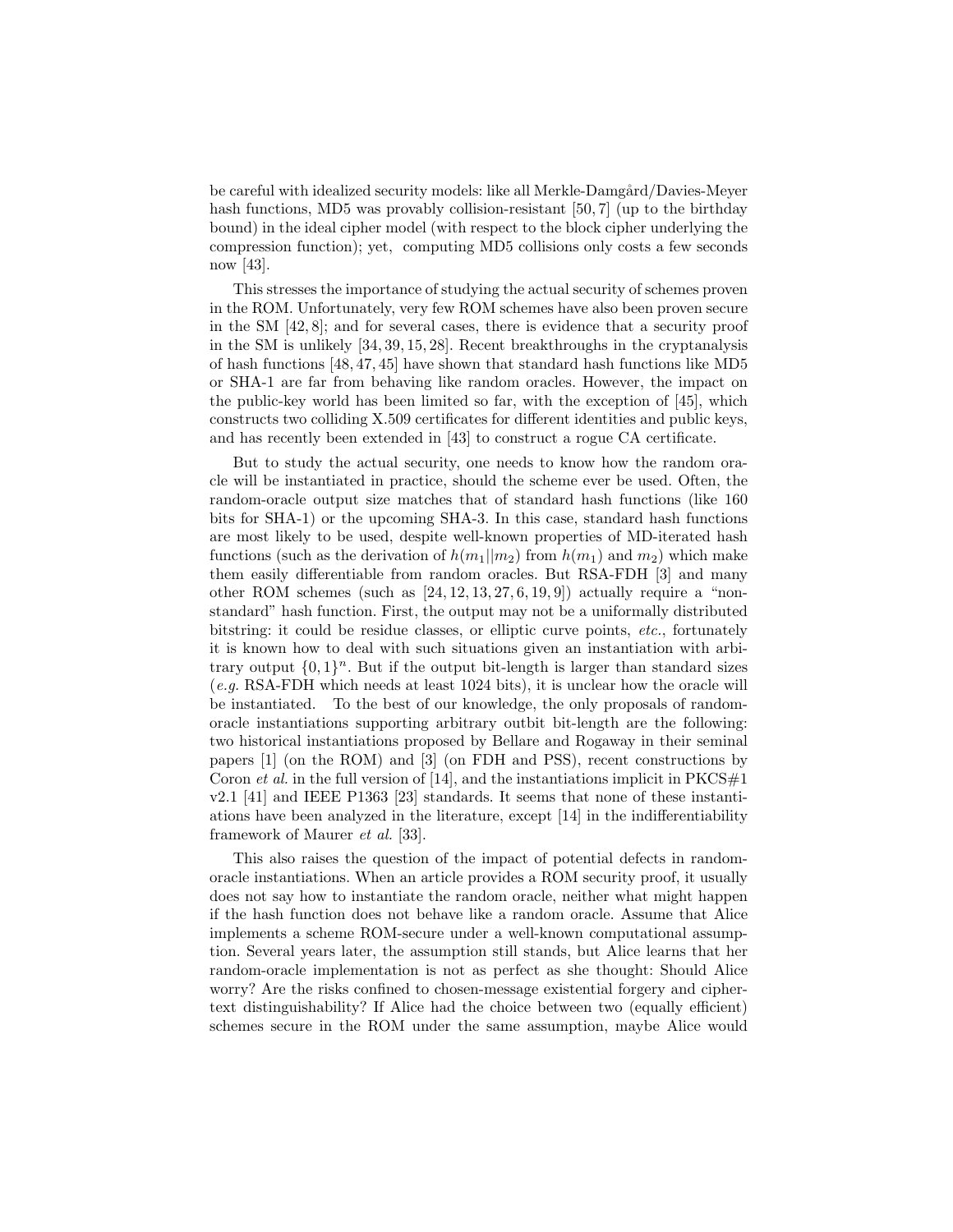rather choose the least risky one, in terms of robustness to hash function defects: the scheme with less stringent security requirements on the hash function, and the least affected if ever the requirements are not satisfied.

OUR RESULTS. We analyze the main proposals  $[1, 3, 41, 23]$  of random-oracle instantiations supporting arbitrary output bit-length. While none of these proposals made it clear what was exactly the expected security guarantee, one might argue that an instantiation with output bit-length n should offer  $2^{n/2}$ resistance to collisions, and  $2<sup>n</sup>$  resistance to preimages, as required for SHA-3. We show that the proposals fall short of those bounds: for instance, for 1024-bit digests, we give a  $2^{67}$  preimage attack on BR93 [1] and a  $2^{106}$  collision attack on BR96 [3]. We note that the instantiations implicit in PKCS [41] and IEEE [23] standards are not collision-resistant: independently of the output size, collisions follow directly from SHA-1 collisions, which cost only  $2^{61}$  [26, 47]. And we show that when applied to the compression functions of MD5 or SHA-1, the theoretical constructions of Coron et al. [14] are no more collision-resistant than MD5 or SHA-1 themselves. This highlights the difficulty of instantiating/simulating a random oracle, and motivates the study of the impact of hash defects on schemes secure in the ROM.

As a second contribution, we show that, while the ROM is useful to detect structural flaws, it can hide very different security requirements on the hash function, and very different damages in case of hash defects, independently of the computational assumption and the tightness of the security reduction. We illustrate this phenomenon with a well-known class of ROM schemes: paddingbased signatures from trapdoor one-way functions, such as RSA, Rabin, Rabin-Williams and ESIGN. While it is often believed that a hash collision may at worst give rise to an existential forgery, we show that for several secure signatures proposed in the literature [3, 24, 9, 6, 19], collisions or slight hash function defects can have much more dramatic consequences, namely key-recovery attacks. However, this does not contradict the ROM security proofs, and does not mean that such signatures cannot be secure with a proper hash function. Our most interesting examples are related to Rabin and Rabin-Williams signatures, but the issues are not restricted to factoring-based schemes: in the full version, we show similar problems for a recent lattice-based signature scheme [19]. For instance, we remark that any hash collision discloses the master key in the IDbased cryptosystem of Boneh et al. [9], and the secret key in the Rabin-Williams signature scheme for which Bernstein [6] recently proved tight security, which was not mentioned in either [9, 6]. Interestingly, we show that a slight modification of the signing process can prevent our collision-based key-recovery attacks, while preserving the ROM security result. We give evidence that in the case of RSA and Rabin/Rabin-Williams, an appropriate PSS padding (with large salt) is more robust than all other paddings known, especially deterministic ones and randomized paddings with small randomness, including Katz-Wang [27] which achieve tightness.

To put things into perspective, consider the Rabin-Williams signature included in the IEEE P1363 standard [23]: it can be optionally deterministic or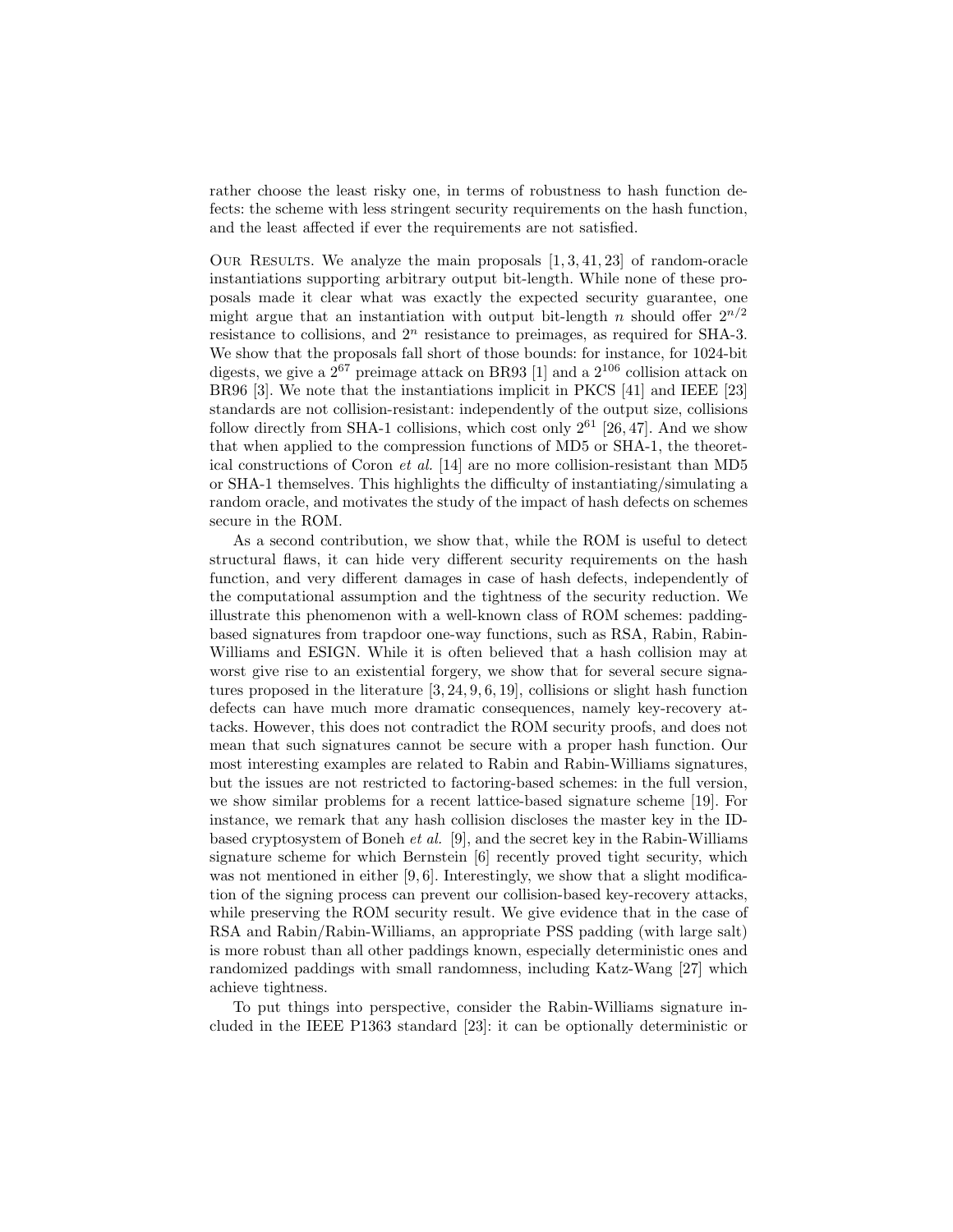randomized, but the deterministic version has no tight reduction. Since tightness was a key factor in standardizing RSA-PSS over RSA-FDH, one might be tempted to replace this deterministic Rabin-Williams by its "tight" variant analyzed by Bernstein [6], but doing so would have led to a chosen-message key-recovery attack from any SHA-1 collision because such collisions provide collisions on the RO-instantiation of the P1363 standard. Alternatively, there would have also been a chosen-message key-recovery attack if IEEE P1363 had simply used the BR93 RO-instantiation [1], due to the preimage attack.

Some of the problems we discuss are related to the issue of how to derandomize a signature scheme. As a side-remark, we show that the derandomization technique proposed by Granboulan [22] to fix ESIGN during the NESSIE European project is not completely sound: when applied to ESIGN or DSA, it may leak the secret key. Finally, while this paper focuses on the ROM, we believe that in general, not just in the ROM, it is also interesting to identify necessary (possibly minimal) assumptions for security, and to assess the security impact when assumptions do not hold. This is useful when comparing cryptographic schemes, and can complement provable security results.

ROAD MAP. We assume the reader is familiar with hash functions, the ROM [1] and provable security for signatures [21]. In Sect. 2, we recall and analyze random-oracle instantiations for large output size. Next, we study the implications of hash function defects for ROM signatures based on a trapdoor oneway function and a padding: we recall such schemes in Sect. 3. In Sect. 4, we study the robustness of derandomized Rabin/Rabin-Williams signatures, which are used in [6] and the ID-based cryptosystem of [9]. In Sect. 5, we compare the robustness of RSA and Rabin/Rabin-Williams.

# 2 Random-Oracle Instantiations for Large Output

In this section, we describe and analyze random-oracle instantiations supporting arbitrary output bit-length that have been proposed in the literature, namely [1, 3, 14] and the instantiations implicit in the PKCS $\#1$  v2.1 [41] and IEEE P1363 [23] standards. For completeness, we also briefly discuss collision-resistant hash functions such as [11, 32]. While some of the instantiations make use of MD5, that alone is insufficient to discard them. Indeed, though the collision-resistance of MD5 is seriously broken [48, 29], many usages of MD5 are not threatened yet: for instance, there is still no practical attack on HMAC-MD5.

## 2.1 The 1993 Instantiation by Bellare and Rogaway

Description. In their seminal paper on the ROM [1], Bellare and Rogaway gave guidelines to instantiate a random oracle (see [1, Sect. 6]), but the only explicit construction is the following one, which we call BR93:

- Let  $h_4: \{0,1\}^{512} \rightarrow \{0,1\}^{128}$  be the first compression function of MD5, that is the compression function evaluated with the initial IV of MD5.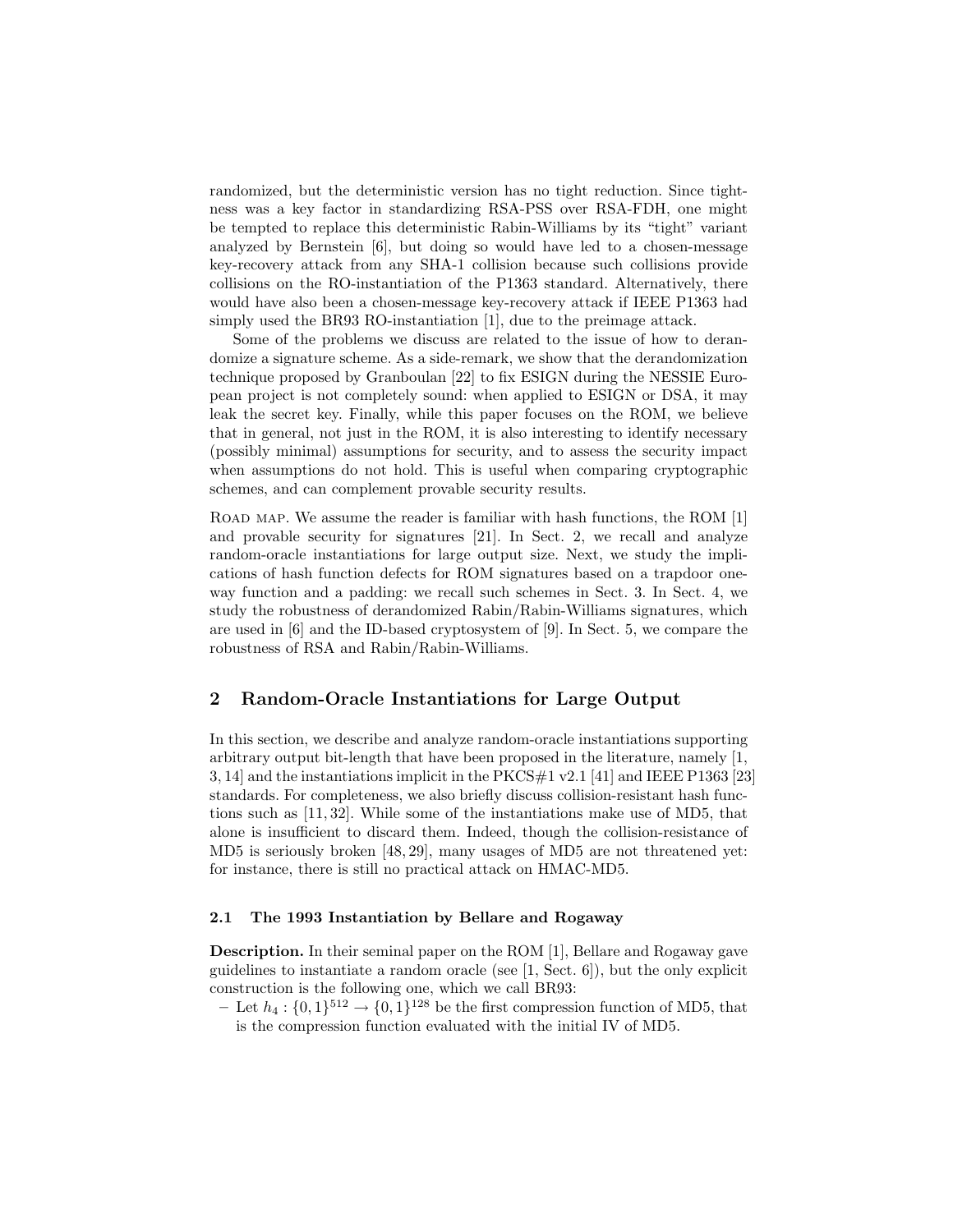- Let  $h' : \{0,1\}^{256} \to \{0,1\}^{64}$  defined by  $h'(x)$  being the first 64 bits of  $h_4((xx) \oplus C)$ , for a randomly chosen 512-bit constant C. The function  $h'$ defines a pseudo-random number generator  $h''(x) : \{0,1\}^{192} \rightarrow \{0,1\}^*$  by counter as follows<sup>3</sup>:  $h''(x) = h'(x\langle 0 \rangle) ||h'(x\langle 1 \rangle)||h'(x\langle 2 \rangle) \dots$  where  $\langle i \rangle$  is the encoding of i into 64 bits.
- Finally, the BR93 instantiation of the random oracle is the truncation (prefix) of  $h(x): \{0,1\}^* \to \{0,1\}^*$  defined as follows. First, one applies a padding to x by adding a bit 1 and enough bits 0 to obtain a bitstring  $x'$  whose bitlength is a multiple of 128. Then, if we divide  $x'$  into 128-bit blocks as  $x' = x'_0 \dots x'_{n-1}$ , then  $h(x) = h''(x'_0(0)) \oplus h''(x'_1(1)) \oplus \cdots \oplus h''(x'_{n-1}(n-1)),$ that is,  $h(x)$  is the XOR of the *n* streams produced by each of the  $x'_i$ .

Weaknesses. We claim that BR93 is much weaker than a random oracle with respect to collision and preimage resistance, independently of the choice of the underlying compression function (MD5 here): the main idea is to adapt Wagner's generalized birthday algorithm [46]. Concretely, we give:

- a collision attack on  $(k+2)r$  bits with complexity  $2^k \cdot r2^r$  using messages of  $2<sup>k</sup>$  blocks. For instance, a collision attack on 1024 bits with messages of  $2<sup>30</sup>$ blocks costs  $2^{30} \cdot 32 \cdot 2^{32} = 2^{67}$  elementary operations. If we limit the message size to  $2^{14}$  blocks, the complexity is  $2^{14} \cdot 64 \cdot 2^{64} = 2^{84}$ . The complexity does not depend on the size of the underlying compression function.
- a preimage attack on  $(k+1)r$  bits with complexity of  $2^k \cdot r2^r$  using messages of  $2^k$  blocks. For instance, a preimage attack on 1024 bits with messages of  $2^{31}$  blocks costs  $2^{31} \cdot 32 \cdot 2^{32} = 2^{68}$  elementary operations.

Generalized birthday. Recall Wagner's generalized birthday algorithm [46]. The basic operation is the general join  $\bowtie_j$ :  $L \bowtie_j L'$  consists of all elements of  $L \times L'$  such that their j least significant bits match:

$$
L \bowtie_j L' = \left\{ l \oplus l' : (l, l') \in L \times L' \mid (l \oplus l')^{[0..j-1]} = 0^j \right\}.
$$

Assume that we are given several lists  $L_0, L_1, \dots$ , each of size  $2^r$ . Our goal is to find  $l_0 \in L_0, l_1 \in L_1, ...$  such that  $\bigoplus l_i = 0$ . The idea is to join the lists using a binary tree. We build the first level with  $L_{01} = L_0 \bowtie_r L_1$ ,  $L_{23} = L_2 \bowtie_r L_3$ , and so on. By the birthday paradox, these new lists should still contain about  $2<sup>r</sup>$ elements. On the next level, we build  $L_{0123} = L_{01} \bowtie_{2r} L_{23}$ . Since the elements of  $L_{01}$  and  $L_{23}$  already agree on their r lower bits, we are only doing a birthday paradox on the bits r to  $2r$ , so we still expect to find  $2<sup>r</sup>$  elements. If we start with  $2^k$  lists, on the last level we end up with one list of  $2^r$  elements which all begin with  $kr$  zeros. In this list, we expect to find two elements that agree on  $2r$ extra bits, so that we have a collision on  $(k+2)r$  bits.

Collisions. We now use Wagner's algorithm to find collisions on BR93. For each message block  $x_i'$ , we will consider  $2^r$  possible values, and build a list  $L_i$  with the resulting  $h''(x_i'(i))$ . Then we can use Wagner's attack on these lists. A collision attack on  $(k+2)r$  bits will have a complexity of  $2^k \cdot r2^r$  using messages of  $2^k$ 

<sup>&</sup>lt;sup>3</sup> The paper [1] actually says 224 instead of 192 for the input size of  $h'$ , but that would be incompatible with the definition of  $h'$  as  $224 + 64 = 288 > 256$ .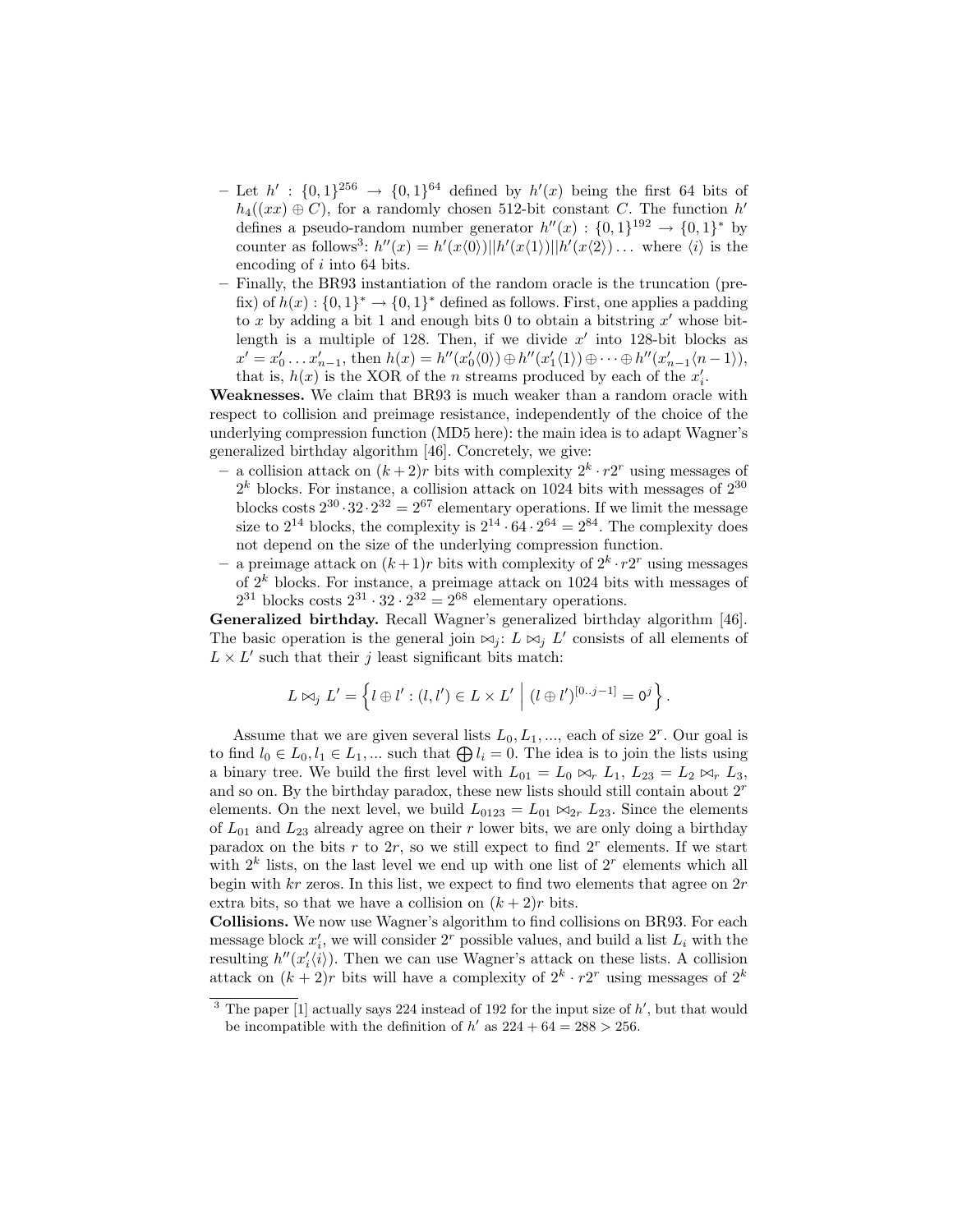blocks. For instance, a collision attack on 1024 bits with messages of  $2^{30}$  blocks costs  $2^{30} \cdot 32 \cdot 2^{32} = 2^{67}$  elementary operations. If we limit the message size to  $2^{14}$  blocks, the complexity is  $2^{14} \cdot 64 \cdot 2^{64} = 2^{84}$ . Note that this complexity does not depend on the size of the underlying hash function.

Preimages. We can also use Wagner's algorithm to find preimages on BR93. If we want a preimage of H, we first replace  $L_0$  by  $L_0 \oplus H$ . On the last level of the tree, we will still have one list of  $2<sup>r</sup>$  elements which all begins with  $kr$ zeros, but instead of looking for a collision on  $2r$  extra bits, we look for an element with  $r$  extra zeroes. This element corresponds to a message  $x$  such that  $H \oplus h(x) = H \oplus h''(x'_0\langle 0 \rangle) \oplus h''(x'_1\langle 1 \rangle) \oplus ...h''(x'_{2^k-1}\langle 2^k-1 \rangle) = (k+1)r$ , 0, *i.e.* the  $(x_1 \cup k(x_1) = R \cup k(x_0 \cup r) \cup k(x_1 \cup r) \cup k(x_2 \cup r)$   $\cup$   $x_2 \cup x_1 \cup r(x_1 \cup r) \cup (k+1)r$  bits will  $(k+1)r$  first bits of  $h(x)$  agree with H. A preimage attack on  $(k+1)r$  bits will have a complexity of  $2^k \cdot r2^r$  using messages of  $2^k$  blocks. A preimage attack on 1024 bits with messages of  $2^{31}$  blocks costs  $2^{31} \cdot 32 \cdot 2^{32} = 2^{68}$  elementary operations.

#### 2.2 The 1996 Instantiation by Bellare and Rogaway

Description. In their paper [3] on PSS, Bellare and Rogaway proposed another instantiation [3, App. A], which we call BR96: let  $H = M\text{D}5$  or SHA-1, and define  $h_{BR96}(x)$  as the appropriate truncation (prefix) of:

 $H(\text{const}\langle0\rangle x)||H(\text{const}\langle1\rangle x)||H(\text{const}\langle2\rangle x)|| \ldots$ 

where the constant const should be unique to  $h$ . If another instantiation is needed, one should change const. BR96 is very close to a previous construction described in the OAEP paper  $[2]$  where H above is replaced by the 80-bit truncation of SHA-1, but that construction was not explicitly recommended to instantiate a random oracle, though it was used as a building block in an implementation of RSA-OAEP.

**Weaknesses.** We note that since H is a MD function,  $h_{BR96}$  can be viewed as the concatenation of MD functions, where each  $H_i: x \mapsto H(\text{const}\langle i \rangle x)$  is a distinct iterative hash function, which implies:

- $-h_{BR96}$  can be distinguished from a random oracle. More precisely, BR96 suffers from the same extension problems as any MD function: if the output size of  $h_{BR96}$  is an exact multiple of that of H, and if  $m_1$  has appropriate size, then  $h_{BB96}(m_1||m_2)$  can be computed from  $h_{BB96}(m_1)$  and  $m_2$ .
- $-h_{BB96}$  is weaker than a random oracle with respect to collision and preimage resistance, independently of the choice of the underlying hash function (except its output size), thanks to Joux's multicollision technique [25].

Recall that Joux [25] showed that the concatenation of two or more MD-iterated hash functions has roughly the same security as a single hash function. More precisely, if one concatenates  $k$  iterated hash functions with an internal size of  $n$ bits each, [25] finds a collision in the concatenation for a workload of  $n^{k-1} \times 2^{n/2}$ , and preimages for an imprecise workload of  $\text{poly}(n^k)2^n$ .

A closer analysis of the collision attack shows that the cost  $n^{k-1} \times 2^{n/2}$ can actually be reduced to  $[(n/2)^{k-1} + (n/2)^{k-2} + \cdots + 1] \times 2^{n/2} \le (n/2)^{k-1} \times$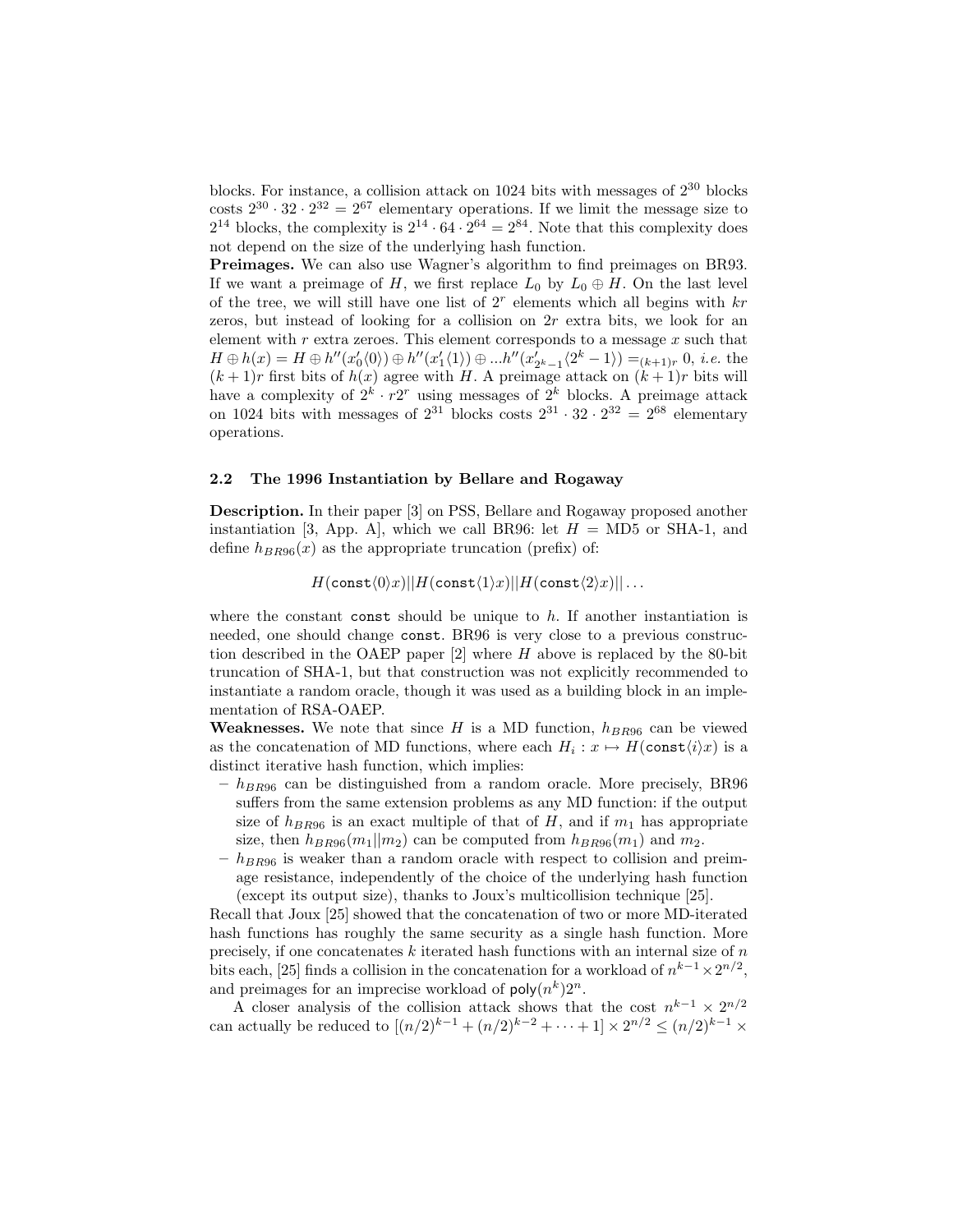$(n/2)/(n/2-1) \times 2^{n/2} \approx (n/2)^{k-1} \times 2^{n/2}$ . And there seems to be a more efficient preimage attack by generalizing the basic preimage attack against two hash functions as follows. First, build a  $2^{n^{k-1}/2^{k-2}}$ -multicollision on the first hash function  $F_1$ , and look for an extra block that maps this multicollision to the target value of  $F_1$ . Then build a multicollision in  $F_2$  using the messages of the first multicollision: each collision in  $F_2$  requires a set of  $2^{n/2}$  messages, which will be built from  $n/2$  colliding pairs in  $F_1$ . Thus we should get a  $2^{n^{k-2}}/2^{k-3}$ multicollision in  $F_1$ . We will also use the last n colliding pairs for a preimage search on  $F_1$ . This gives us a  $2^{n^{k-2}}/2^{k-3}$ -multicollision in  $F_1||F_2$  which is also a preimage. We apply the technique iteratively to build a  $2<sup>n</sup>$ -multicollision for  $F_1||F_2||...F_{k-1}$  which is also a preimage. If we compute  $F_k$  on the set of  $2^n$ colliding messages, we expect to find one preimage against the full concatenation. The most expensive steps of this attack are the preimage search, because the collision finding steps all have complexity  $O(n^k \times 2^{n/2})$ . The preimage step on  $F_i$  requires to compute  $F_i$  on  $2^n$  messages, which are made of n block pairs of length  $n^{i-2}/2^{i-2}$  and one block of length  $n^{i-2}/2i-3$ . If we do an amortized analysis, each computation requires to hash 2 blocks from message pairs, and the final block, which gives a cost of  $n^{i-2}/2^{i-4} \times 2^n$ . The cost of the full preimage search is roughly equivalent to the cost of the last preimage search, which is  $n^{k-2}/2^{k-4} \times 2^n$ .

We now apply this to BR96. For instance, if  $H$  is MD5, we can find collisions in 1024 bits of the output with a workload of essentially  $64^7 \cdot 2^{64} = 2^{106}$ , where the colliding messages will be of length  $64^7 = 2^{42}$  blocks; and we can find preimages of 1024 bits of the output with a workload of  $128^6/2^4 \cdot 2^{128} = 2^{166}$ . These complexities are clearly impractical and do not threaten [3], but they are much lower than the theoretical security of a 1024-bit random oracle.

For the same reason, BR96 is also malleable. For instance, we can create pairs of messages  $x_0, x_1$  such that  $H(\text{const}\langle i \rangle x_0) = H(\text{const}\langle i \rangle x_1)$  for all i's except the last one. We will build a multicollision set of  $2^{n/4}$  such messages, and we expect to find one quadruplet such that  $H(x_0) \oplus H(x_1) \oplus H(x_2) \oplus H(x_3) = 0$ . In the full version, we show how this kind of malleability can be exploited to attack GPV [19].

As another example, consider the previous instantiation of BR96 for 1024-bit digests, using MD5. We can find two near-collisions where the most significant 384 bits are equal, with of a workload of essentially  $64^2 \cdot 2^{64} = 2^{76}$ . Such nearcollisions give existential forgeries for the historical version [37] of ESIGN.

## 2.3 Recent Instantiations by Coron et al. (CDMP)

Description. Coron et al. [14] (CDMP) proposed several variations of Merkle-Damgård to build a random oracle from an (ideal) compression function or an (ideal) block-cipher using the Davies-Meyer mode. They proposed four variants of MD for input domain extensions (namely, Prefix-Free Encoding, Dropping Some Output Bits, Using NMAC, and Using HMAC) and one scheme (only in the full version of [14]) for output domain extension. The output extension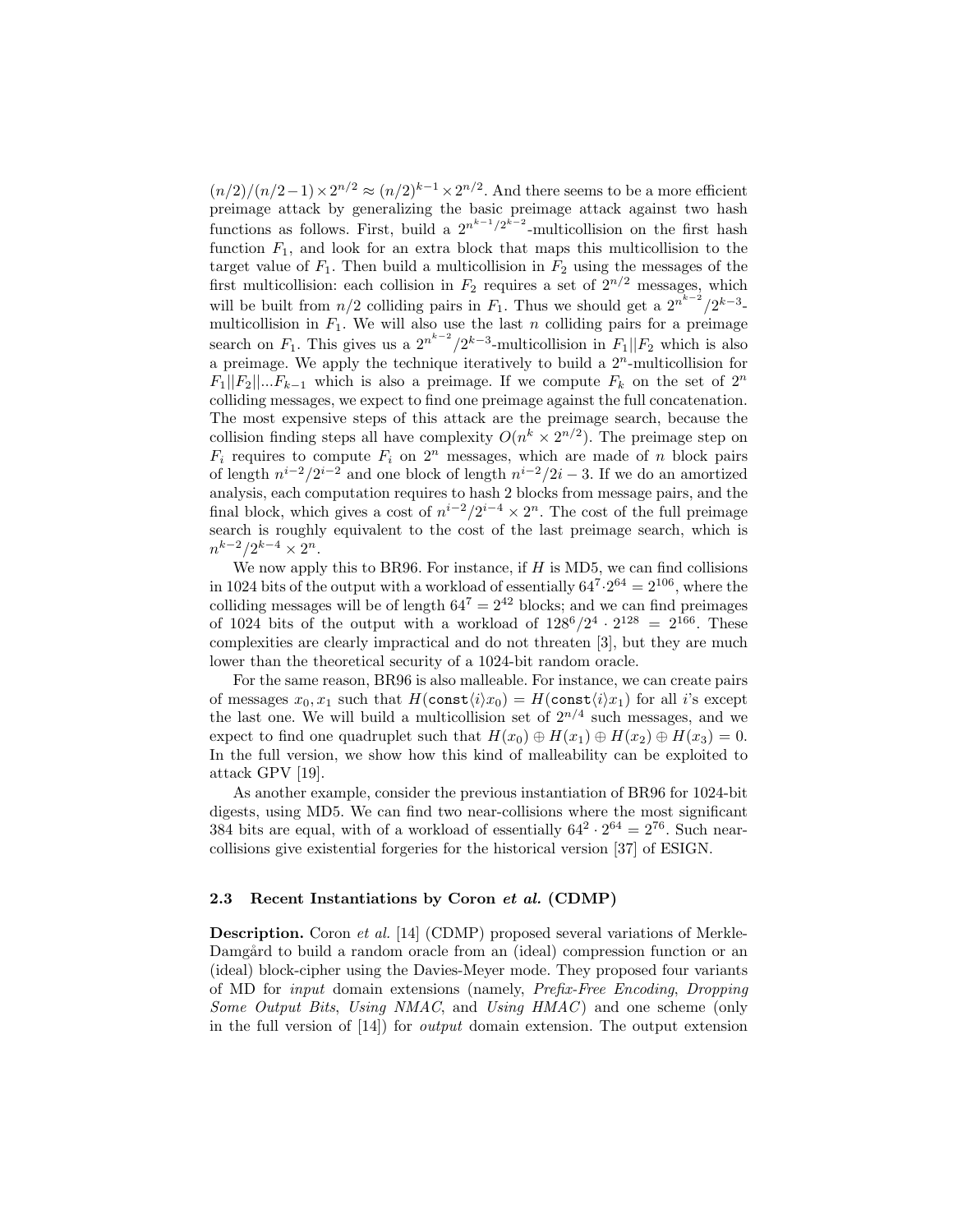scheme is similar to BR96, but the counter is included after the message (which is reminiscent of the MGF1 pseudo-random number generator used in several standards [23, 41]):

$$
h_{CDMP}(x) = H(x\langle 0 \rangle) ||H(x\langle 1 \rangle)||H(x\langle 2 \rangle)||...
$$

where  $H$  is one of the four input extension schemes. This choice is due to efficiency considerations, but we will see that it has a strong security impact. The main advantage of [14] is its security proof: all the constructions are proved indifferentiable from a random oracle (in the sense of Maurer *et al.* [33]), if the underlying compression function is a random oracle, or if it uses the Davies-Meyer mode with an ideal block cipher. However, no recommendation is given in [14] for the choice of the underlying compression function (or the underlying block cipher for Davies-Meyer). So strictly speaking, unlike [1, 3], there was no fully concrete proposal of a random-oracle instantiation: still, one may want to apply the constructions to usual compression functions.

Weaknesses. One should be careful not to overestimate the significance of indifferentiability security proofs: in practice, there is no ideal compression function. It was shown by [5] that none of the CDMP constructions necessarily preserve collision-resistance: they give (theoretical) examples of collision-resistant compression functions for which the resulting hash function is not collision-resistant.

While [14] was presented as a fix to the MD construction, we show that if one applies these fixes to MD5 or SHA-1, one can still find collisions in the new hash function (independently of the chosen output length) with the same cost as the original MD5 or SHA-1. This means that [14] does not address collision attacks on MD5 and SHA-1. To see this, we first show that the four input extensions are not collision resistant if applied to the compression functions of MD5 or SHA-1. This is trivial for Dropping Some Output Bits, Using NMAC, and Using HMAC, because these constructions are nested: an inner collision becomes an outer collision. So the only potentially tricky case is Prefix-Free Encoding, for which [14] proposed only two instantiations:

- prepend the message size as the first block. It turns out that MD5/SHA-1 collision attacks [48, 47] can be extended to this case, because the number of blocks of colliding messages produced is equal and already known in advance, and it is well-known that existing MD5/SHA-1 collision attacks can be extended to any given IV.
- use the first bit of each message block as a flag to distinguish the last message block. Since the number of blocks in MD5/SHA-1 colliding messages is very small, and the first bit of each block is random looking, we can simply produce random collisions until one has the required form.

Now, because of the iterated structure of the four input extensions, these collisions give rise to collisions in the output extension  $h_{CDMP}$ . More generally, while  $h_{CDMP}$  is indifferentiable from a random oracle if H is also indifferentiable, any collision in H becomes a collision in  $h_{CDMP}$  if H has an iterative structure like MD or the four input extensions: namely,  $H(x_0) = H(x_1)$  implies  $H(x_0\langle i \rangle) = H(x_1\langle i \rangle)$  and therefore  $h_{CDMP}(x_0) = h_{CDMP}(x_1)$ .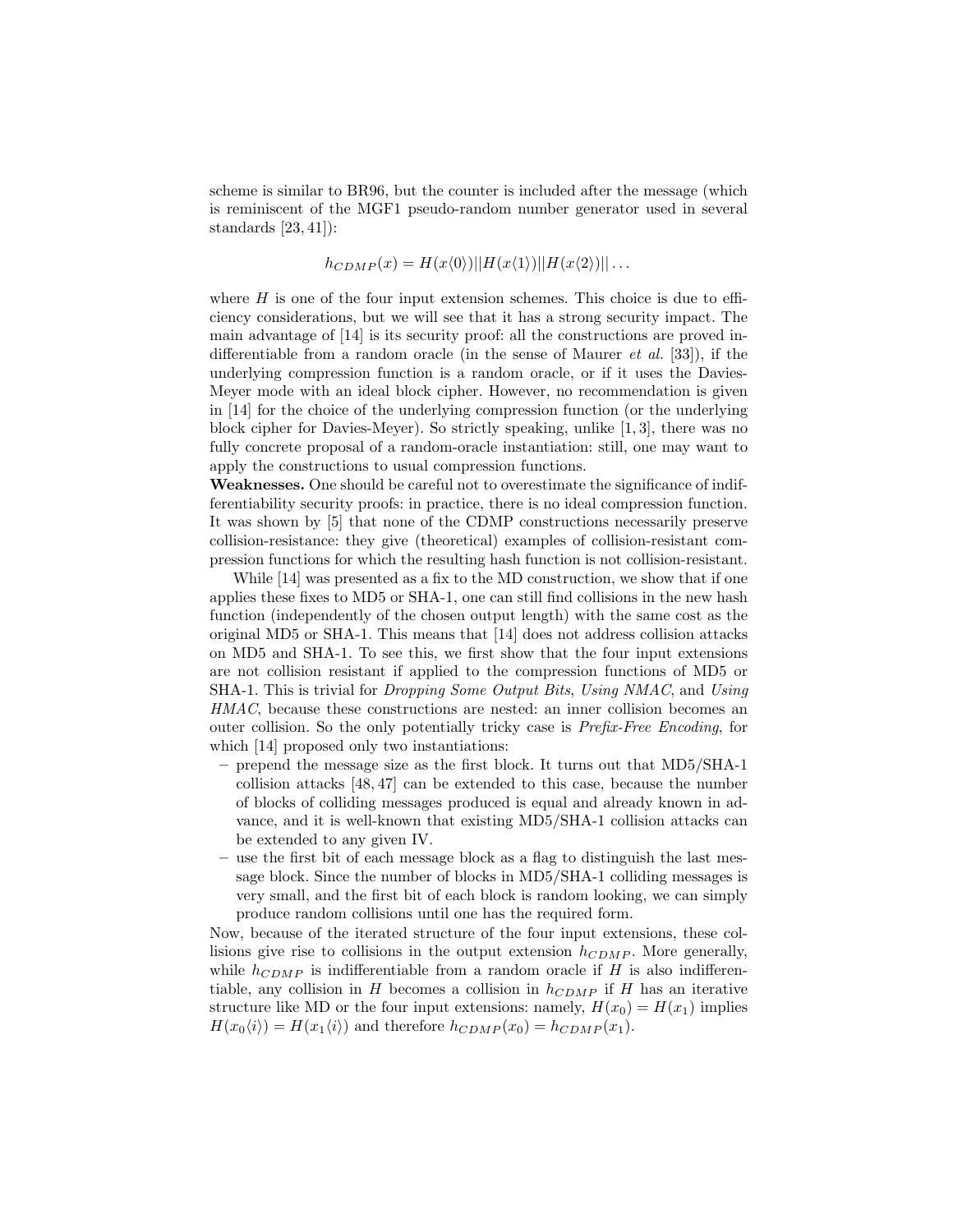Hence, we have shown that if the CDMP constructions are applied to the compression functions of MD5 or SHA-1 for an arbitrary output size, the cost of producing collisions remains essentially the same as for MD5 or SHA-1 [26]. Of course, one could try to use different compression functions, but no concrete recommendation is given in [14].

#### 2.4 Instantiations in PKCS and IEEE Standards

Description. No cryptographic standard currently specifies a random-oracle instantiation for arbitrary size. However, several instantiations are implicit in PKCS #1 v2.1 [41] and IEEE P1363 [23], because RSA-OAEP [2] and RSA-PSS [3] are standardized:

- $-$  RSA-OAEP requires two random oracles G and H with small input size (less than the RSA modulus), which are both instantiated in PKCS by the MGF1 pseudo-random number generator [41]. Recall that MGF1 is simply a hash function in counter mode like  $h_{CDMP}$ , except that the counter is over four bytes:  $MGF1(x) = h(x\langle 0 \rangle)||h(x\langle 1 \rangle)||h(x\langle 2 \rangle)|| \dots$ , where h is either SHA-1 or a SHA-2.
- RSA-PSS also requires two random oracles  $G$  and  $H$ , but while  $G$  still has small input size,  $H$  has a small output size but possibly large inputs. In PKCS, H is instantiated by SHA-1 or SHA-2, and G is instantiated by MGF1.

Thus, none of the oracles required by RSA-OAEP and RSA-PSS have both a large input and output as would be required by RSA-FDH. Still, MGF1 is a potential random-oracle instantiation, because it supports arbitrarily large input and output.

There is another implicit instantiation in IEEE P1363 [23]. Indeed, it includes a Rabin-Williams signature using a variant of the PSS encoding [3] (as described in [24]) called EMSA-PSS in [41] and EMSA4 in [23]: the main difference between EMSA-PSS and PSS [3] (described in Sect. 3.2) is that the message is first hashed before going through the PSS encoding. But it is specified in [23] that the salt can optionally be set to zero, in which case "the signature scheme is deterministic, similar to Full-Domain Hashing". Thus, one can view EMSA-PSS with zero salt as an instantiation of a FDH: since the padding constants are zero, this amounts to essentially hash the message twice in a row, then apply MGF1; concatenate the output and the input of MGF1, and append the "BC" byte.

Weaknesses. The case of MGF1 has already been analyzed with the CDMP case in the previous subsection: using SHA-1 or any MD-iterated hash function, the cost of producing collisions in MGF1 remains as low as for the underlying hash function. And EMSA-PSS with zero salt is clearly no more collisionresistant than the underlying hash function. Note also that the "BC" byte makes it differentiable from a random oracle. Hence, independently of the output size chosen, finding collisions on the PKCS/IEEE instantiations costs as low as for the underlying hash function MD5 or SHA-1.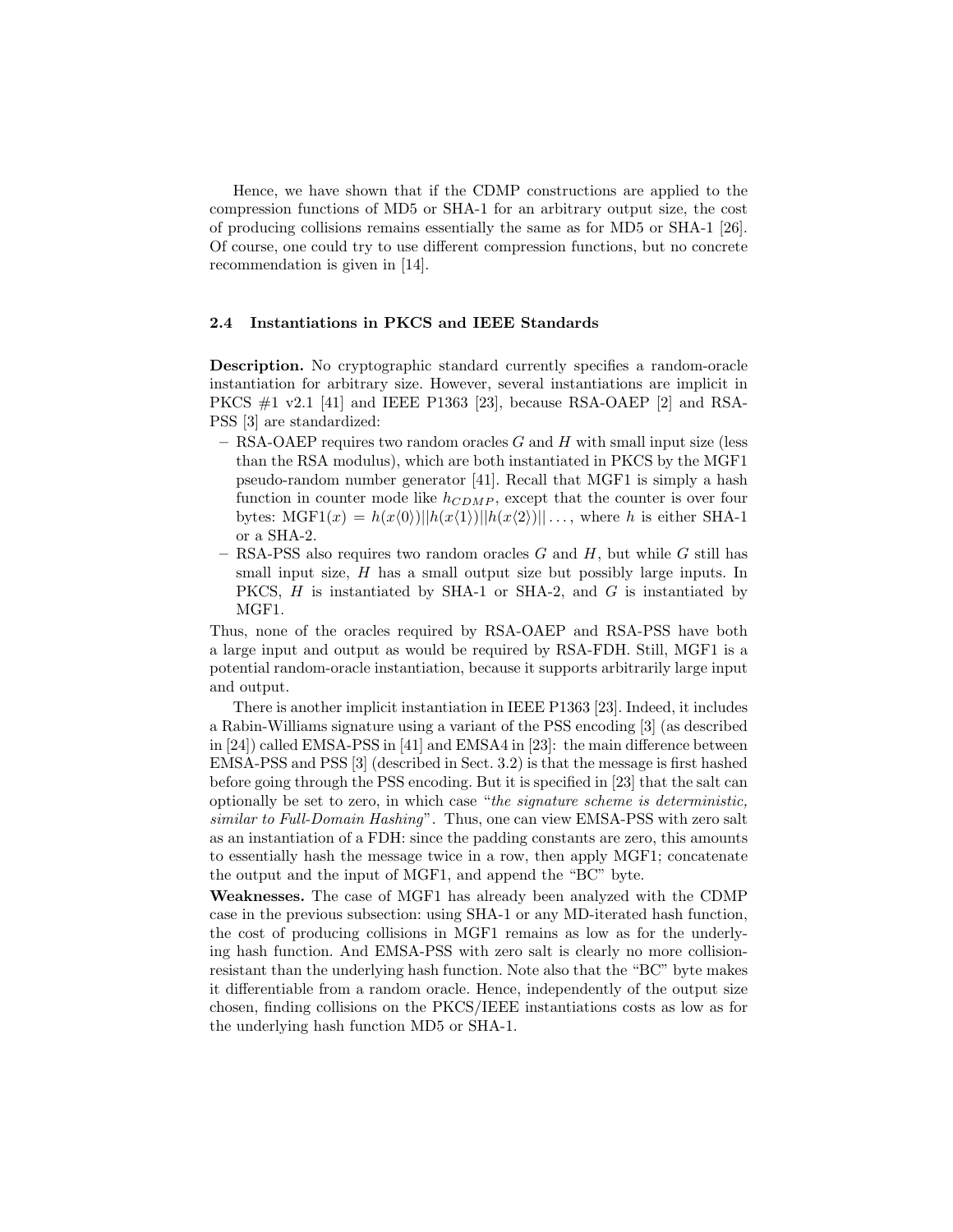#### 2.5 Provably collision-resistant hash functions

To conclude this section, we briefly discuss the case of hash functions which are provably collision-resistant under appropriate computational assumptions. Though not designed nor recommended to instantiate random oracles, they might be potential candidates since they usually support large output size. But it is folklore that none should be viewed nor used as a random oracle, because they have special properties which are not satisfied by a random oracle, typically malleability. Consider for instance two recent collision-resistant hash functions:

- VSH [11], which is collision-resistant provided that a certain problem related to factorization is hard. The output set is  $\mathbb{Z}_N^{\times}$ , where N is hard to factor.
- SWIFFT [32], which is (asymptotically) collision-resistant and one-way, provided that certain lattice approximation problems are hard. The smallest output size is 528 bits, but larger sizes are possible.

These functions are malleable in the following sense. In [32], it is noted that for any two inputs  $x_1$  and  $x_2$  such that  $x_1 + x_2$  is a valid input, SWIFFT $(x_1)$  + SWIFFT $(x_2)$  = SWIFFT $(x_1 + x_2)$ . By definition of VSH [11], it is easy to generate  $M_0 \neq M_1$  such that  $4VSH(M_0) \equiv VSH(M_1) \pmod{N}$  where N is the public modulus. More generally, for any product  $s > 1$  of very small distinct primes (chosen among the primes used by the VSH compression function), it is easy to generate  $M_0 \neq M_1$  such that  $s^2 \text{VSH}(M_0) \equiv \text{VSH}(M_1) \pmod{N}$ .

We will see that such malleability relationships can be exploited to attack certain signature schemes. The malleability of SWIFFT can be exploited to attack the GPV signature [19] (see the full version), and the malleability of VSH can be exploited to attack Rabin and Rabin-Williams signatures. But we stress that neither VSH or SWIFFT were recommended to be used with these signatures.

## 3 Padding-based Signatures in the Random-Oracle Model

We study the impact of hash function defects for the class of ROM-secure signatures obtained by combining a trapdoor one-way function/permutation and a padding. More precisely, we consider secure versions of RSA, Rabin, Rabin-Williams and ESIGN with appropriate paddings: FDH [1], PSS [3], PFDH [12] and KW [27]. This section briefly recalls these components.

#### 3.1 Signatures from Trapdoor One-Way Functions

Let  $\sigma$  denote the raw signature algorithm which, given as input a message  $m \in$ M outputs a signature  $\sigma(m) \in \mathcal{S}$ : the algorithm can be either deterministic or probabilistic. We consider signatures based on a trapdoor one-way function  $f : \mathcal{S} \rightarrow \mathcal{M}$ :

- If f is 1-to-1, we obtain a deterministic scheme with  $\sigma(m) = f^{-1}(m)$ .
- If f is many-to-1, we obtain a probabilistic scheme with  $\sigma(m)$  selected uniformly at random in the set  $f^-(m)$  of preimages: we require that the trapdoor enables such preimage sampling.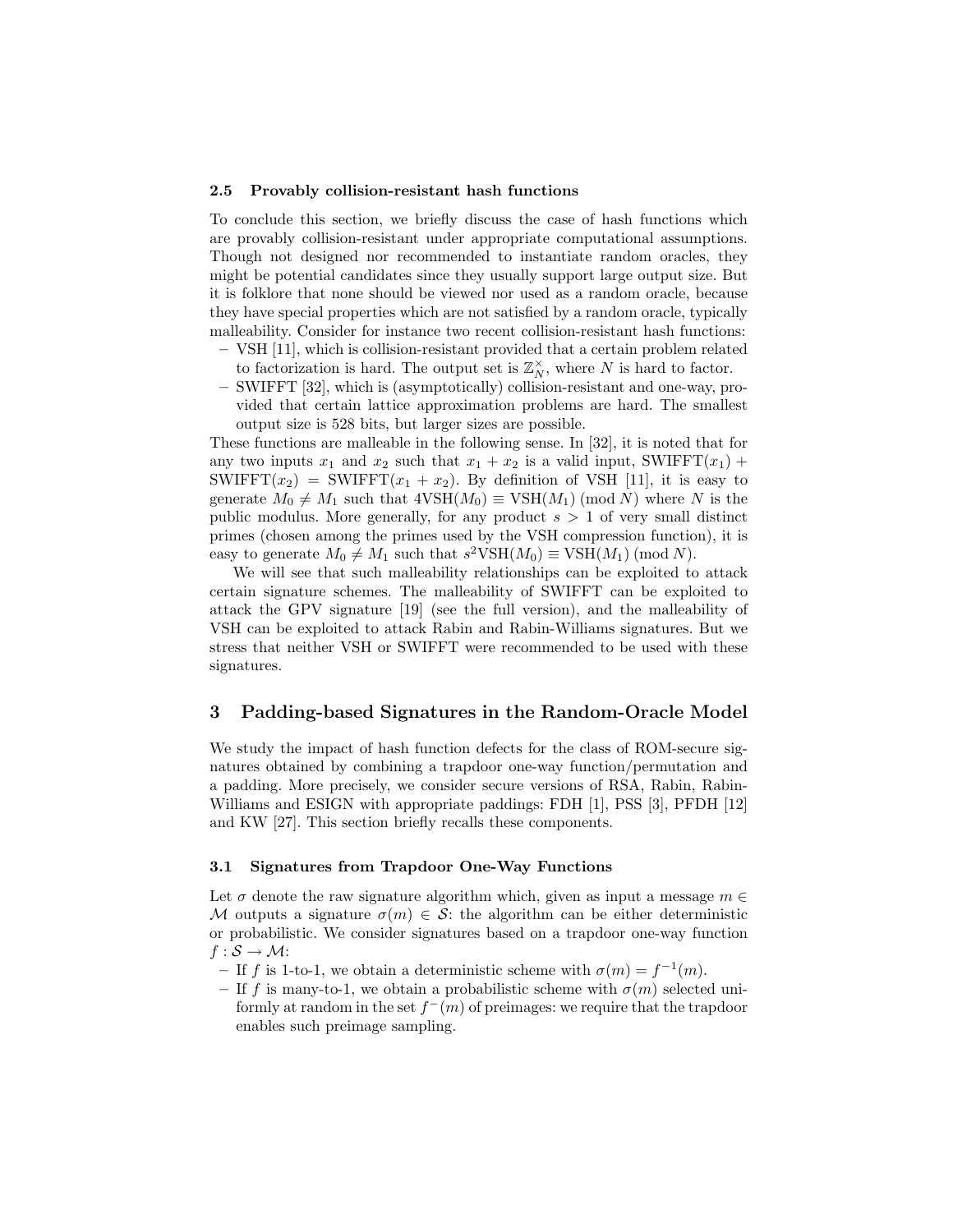Verification checks that a given signature s belongs to S and that  $f(s) = m$ . **RSA.** Let  $(N, e, d)$  be the usual RSA keys where the exponent d is secret. We have  $\mathcal{M} = \mathcal{S} = \mathbb{Z}_N$ , and take the RSA trapdoor permutation  $f(x) = x^e$  defined over  $\mathcal{M}$ , whose inverse is  $f^{-1}(x) = x^d$ .

**Rabin [40].** Let  $N = pq$  be a usual RSA modulus. Then we take the squaring function  $f(x) = x^2$ , which is a 4-to-1 mapping from  $S = \mathbb{Z}_N^{\times}$  to the subgroup M of quadratic residues mod  $N$ . Inverting  $f$  is equivalent to factoring  $N$ .

Rabin-Williams [49]. This is a variation of Rabin signatures based on tweaks, using a modulus  $N = pq$  such that  $p \equiv 3 \pmod{8}$  and  $q \equiv 7 \pmod{8}$ . This has two notable features: one can take  $\mathcal{M} = \mathbb{Z}_N$  (rather than having to deal with quadratic residues), and one can obtain mappings onto  $M$  which are either 4-to-1 or 1-to-1, and whose inversion is equivalent to factoring. For any  $m \in \mathcal{M}$ , there are exactly four triplets  $(e, f, s) \in \mathcal{S} = \{-1, 1\} \times \{1, 2\} \times \{0, \ldots, N - 1\}$  such that  $m \equiv e f s^2$ , and these so-called tweaked square roots can all be efficiently computed using  $p$  and  $q$ . Furthermore, the *principal* tweaked square root is the only square root such that e is 1 if m is a square modulo q, otherwise -1; f is 1 if em is a square modulo p, otherwise 2; and s is a square modulo  $N = pq$ . We thus obtain two trapdoor one-way functions, depending on the choice of  $\mathcal{S}$ :

- By taking the 4-to-1 mapping, we obtain the probabilistic signature scheme PRW.
- By taking the 1-to-1 mapping where  $S$  is confined to principal tweaked square roots, we obtain the deterministic signature scheme DRW. Ignoring technical details, this is essentially the Rabin-Williams used in IEEE P1363 [23].

ESIGN [37, 36]. We only give an informal description. ESIGN uses an RSA modulus of the form  $N = p^2q$  such that p, q have bit-length k, and N has bitlength 3k. There is a small public exponent  $e \geq 8$  not necessarily coprime with  $\phi(N)$ . The one-way function is the truncation of the RSA permutation  $f(x) = x^e$ to its k most significant bits. This is a many-to-one mapping from  $S = \mathbb{Z}_N$  to  $\mathcal{M} = \{0, \ldots, |N/2^{2k}| \}$ , whose inversion problem is called AER [36].

#### 3.2 Paddings

A padding  $\Pi$  specifies how to sign arbitrary messages  $m \in \{0,1\}^*$ : it may be deterministic or randomized. Then the signature is  $\sigma(\Pi(m))$ , with additional data in the case of PFDH. With the exception of PSS, all the following paddings use a full-domain hash h from  $\{0,1\}^*$  to M.

FDH [1]. This deterministic padding is simply  $\Pi(m) = h(m)$ .

**PFDH** [12]. One selects a salt  $r \leftarrow_{\mathcal{R}} \{0,1\}^k$ , and let  $\Pi(m) = h(m||r)$  where h is a random oracle from  $\{0,1\}^*$  to M. The signature must include the salt r. KW [27]. If m has never been signed, select a one-bit salt  $r \leftarrow \mathbb{R} \{0, 1\}$ , and let  $\Pi(m) = h(r||m).$ 

**PSS** [3]. Assume to simplify that  $\mathcal{M} = \{0, 1\}^k$  where  $k \geq k_0 + k_1$  for some integers  $k_0$  and  $k_1$ . Two random oracles  $h: \{0,1\}^* \to \{0,1\}^{k_1}$  and  $g: \{0,1\}^{k_1} \to$  $\{0,1\}^{k-k_1}$  are used. We let  $g_1$  be the function which on input  $w \in \{0,1\}^{k_1}$  returns the first  $k_0$  bits of  $g(w)$ , and let  $g_2$  be the function which on input  $w \in \{0,1\}^{k_1}$ returns the remaining  $k - k_0 - k_1$  bits of  $g(w)$ . For any message  $m \in \{0, 1\}^*$ ,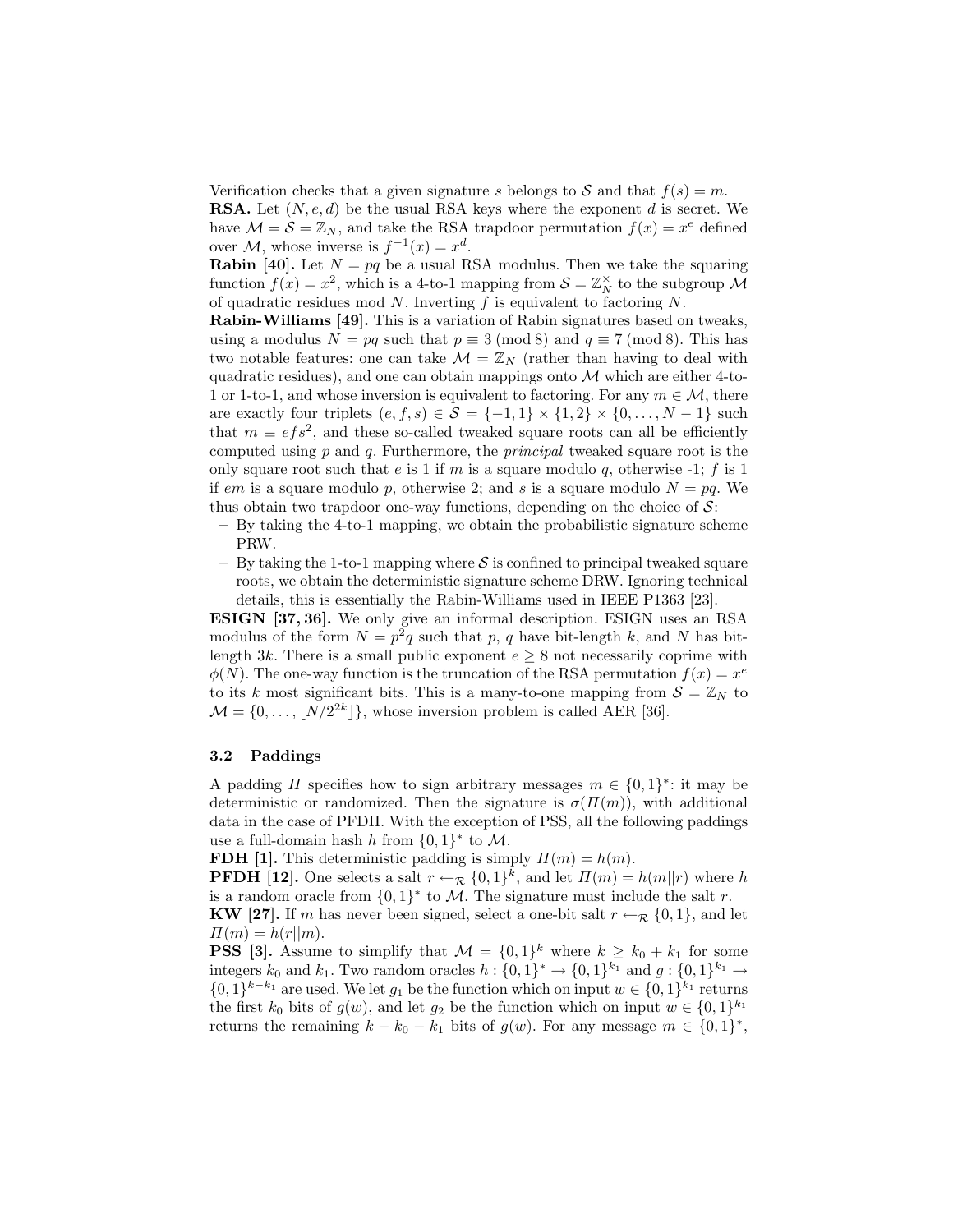one selects  $r \in_R \{0,1\}^{k_0}$  and let  $w = h(m||r)$  and  $r^* = g_1(w) \oplus r$ . Finally,  $\Pi(m) = w \|r^*\| g_2(w).$ 

Standards. The PKCS [41] and IEEE P1363 [23] standards actually implement a slightly different version of PSS, called EMSA-PSS [24]: the main difference is that the message is first hashed before going through the PSS encoding. As mentioned earlier in Sect. 2.4, Rabin-Williams in IEEE P1363 is implemented as essentially DRW-PSS, but the salt can optionally be zero, in which case it becomes DRW-FDH with a specific RO-instantiation.

## 3.3 Derandomization

Several schemes [27, 6, 9] crucially require to derandomize the signature or the padding:

- The main scheme analyzed by Bernstein [6] is derandomized PRW-FDH with the requirement that if ever the same message is submitted twice, the same signature should be output.
- The ID-based cryptosystem of Boneh et al. [9] uses derandomized Rabin-FDH for mapping identities to secret keys.
- To implement RSA-KW, Katz and Wang [27] suggested to select the one-bit salt deterministically from a secret key and the message.

We will see that how the derandomization is performed has a big impact on the security. Bernstein [6] did not specify how this derandomization should be performed: he only mentioned that if ever the same message is submitted twice, the same signature should be output, otherwise an attacker would be able to compute two random tweaked square roots of the same element (by signing twice the same message), which discloses the secret key. But Katz and Wang discussed [27, Sect. 4.1] that issue in the context of RSA signatures, and proposed the following methods:

- KW1: select the nonce as  $r = h'(K||m)$ , where h' is an independent random oracle,  $K$  is an additional secret key and  $m$  is the message.
- KW2: select  $r = h'(K||h(m))$  with the same notations as KW1.
- KW3: select  $r = F_K(m)$  where F is a PRF and K is an additional secret key. This is the method used in the ID-based cryptosystem [9], which is shown to preserve the ROM security proof.

In order to derandomize ESIGN to fix its security proof (see [44, 38]), Granboulan [22] earlier proposed a slightly different method: select  $r = \phi(h(m)||K||c)$ , where  $\phi$  is a one-way function with uniformly distributed output,  $K$  is an additional secret key, and c is an optional counter. The counter is necessary in ESIGN, because the signature process may actually fail for certain nonces. This derandomization technique was later adopted with a specific choice of  $\phi$  in the revised submission [18] of ESIGN to the NESSIE European project.

#### 3.4 Security Results

It is well-known that for any trapdoor permutation  $f$ , the signatures FDH, PFDH and PSS are all provably secure in the ROM under the hardness of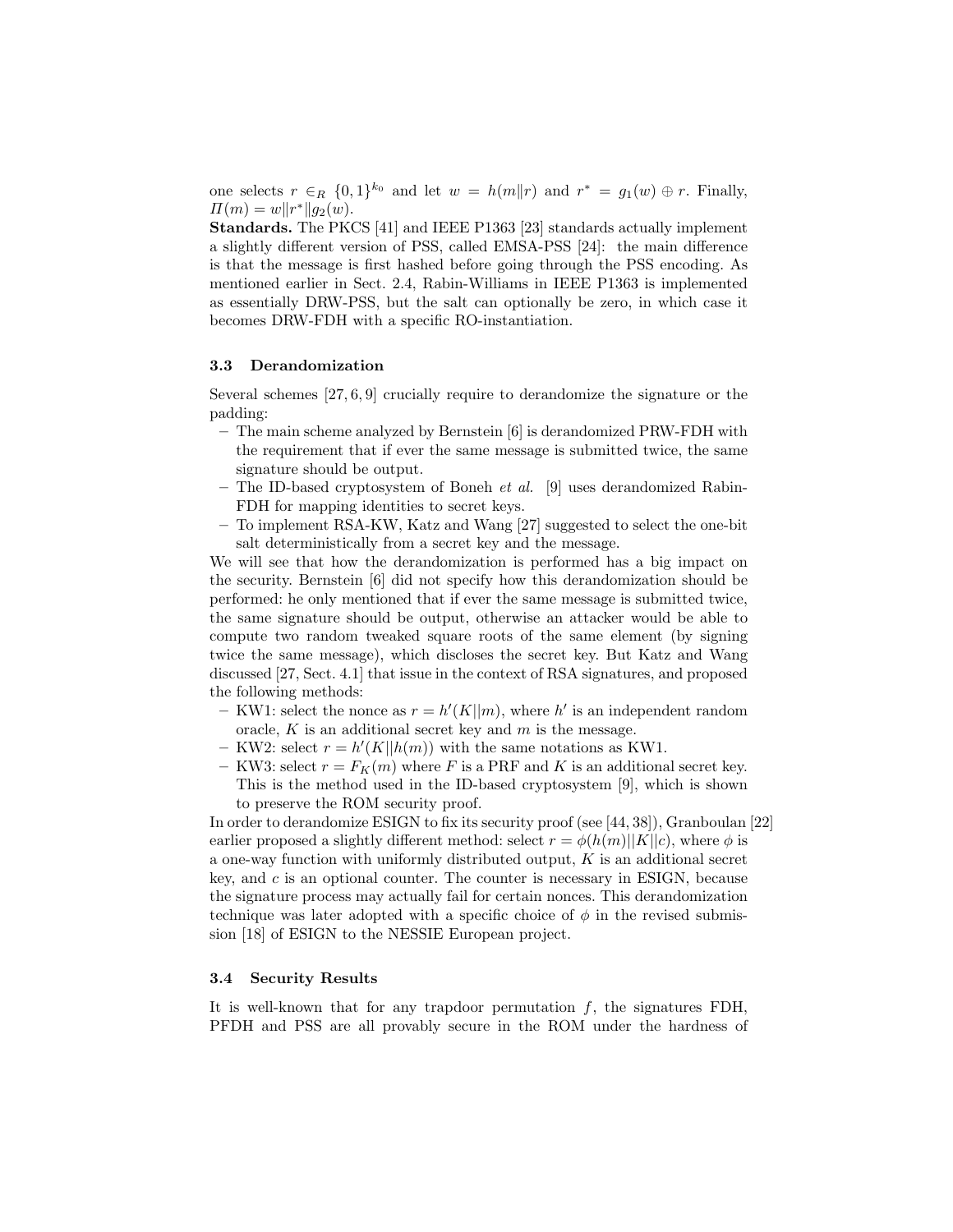inverting the permutation, but the security proof is loose [1, 16]. In the particular case of RSA, all these security proofs can be improved, by exploiting the multiplicativity of RSA: RSA-FDH remains loose [12, 1, 3], but RSA-PFDH and RSA-PSS have a tight reduction provided that the salt is sufficiently large (see [12, 16]). Surprisingly, RSA-KW also has a tight reduction [27]. These security results also apply to DRW (under the factoring assumption), because DRW uses a 1-to-1 mapping which is homomorphic (see [24]).

The picture is a bit different with Rabin and PRW, since they use 4-to-1 mappings, but squaring is homomorphic. The derandomized versions of Rabin-FDH and PRW-FDH have a tight reduction (see [9] for Rabin-FDH and [6] for PRW-FDH). Rabin-PSS has a tight reduction (see [3]). For a complete picture of the ROM security of all Rabin-Williams variants, see [6].

ESIGN-FDH [36] and ESIGN-PSS [30] both have a loose security proof under the AER assumption, but the proof of ESIGN-FDH requires a more restricted security model than usual (see [38, 44]). There is no tightness because the oneway function is not multiplicative.

# 4 Robustness of Derandomized Signatures

We now study the robustness of derandomized signatures described in Sect. 3, for the derandomization methods proposed in [22, 27, 9], which we described in Sect. 3.3. This derandomization is crucial for the tightness of certain security proofs. We focus on derandomized Rabin-FDH and PRW-FDH.

#### 4.1 Soundness

First of all, one should make sure that the derandomization technique does not affect the security proof of the randomized scheme. For KW3, this was proved in [9, App. B] using of course the PRF assumption. And a similar argument can be proved for KW1 and KW2, but both require another random oracle, which is debatable if the goal is to understand what are the minimal assumptions.

For the fourth randomization method however, Granboulan [22] only gave an informal argument. In fact, we note that his method is not completely sound. More precisely, if the informal argument was correct, it would also apply to the choice  $r = \phi(m||K||c)$ . Now, assume that we take for  $\phi$  an MD-iterated function for which it is easy to find collisions, but still, the function is oneway with uniformly distributed output: one potential example is SHA-1. Then an adversary could create a collision  $(m, m')$  where m and m' have the same length, which would imply that  $\phi(m||K||c) = \phi(m'||K||c)$  for all K and c. This means that by querying the signature of  $m$  and  $m'$ , the adversary would obtain two pairs message-signature which both used the same nonce  $r$ : in the case of ESIGN, this discloses the secret factorization of the modulus, and in the case of DSA, this clearly discloses the secret key. This means that [22] did not give the right assumption: instead of a one-way function with uniform output, one should consider a PRF such as in KW3.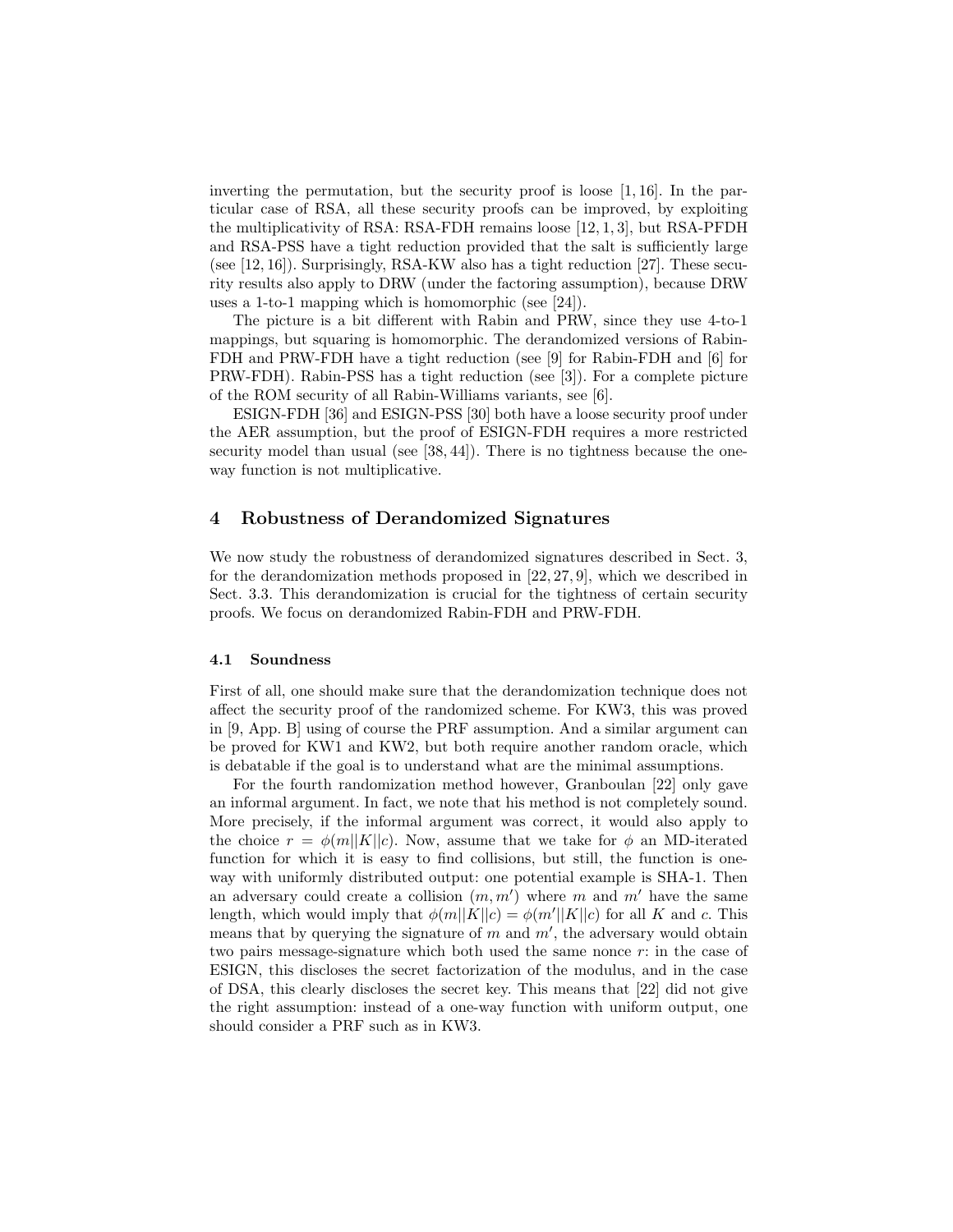#### 4.2 Robustness to Collisions

We now look at the security if the full-domain hash  $h$  has defects, namely collisions. We show that any hash collision suffices to disclose the master key in the ID-based cryptosystem of Boneh *et al.* [9], and the secret key in the Rabin-Williams signature scheme for which Bernstein proved tight security [6], because of the way derandomization is performed. But we also show that these attacks can be prevented by slightly modifying the derandomization.

The idea is, of course, to obtain two random preimages of a known element  $m \in \mathcal{M}$ . Doing so for the trapdoor one-way function f of Rabin and PRW discloses the secret factorization of the modulus with probability 1/2. Let  $h: \{0,1\}^* \to \mathcal{M}$  be the random-oracle instantiation, to be paired with derandomized versions of Rabin or PRW. We have the following chosen-message key-recovery attack:

- Assume that the attacker is able to generate a collision  $(M_0, M_1)$  on h. Then  $H(M_0) = H(M_1)$  with  $M_0 \neq M_1$ .
- The attacker queries the signing oracle on  $M_0$  and  $M_1$ , and obtains the signature  $s_0$  and  $s_1$ .
- Depending on how the derandomization is performed, we claim that  $s_0$  and s<sub>1</sub> will be two random preimages of the same element  $h(M_0) = h(M_1) \in \mathbb{Z}_N$ . in which case it is easy to obtain the factorization of  $N$  with probability  $1/2$ . This is true in either of the following cases:
	- If one follows the informal method of Bernstein [6]: since  $M_0$  and  $M_1$ are different, the signer is not required to output the same preimage, so each preimage will be chosen at random.
	- If one follows KW1 [27], because  $h(M_0) = h(M_1)$  is independent from  $h'(K||M_0) = h'(K||M_1)$  where K denotes the secret key and  $h'$  is another random oracle.
	- If one follows KW3 [27] as in the ID-based cryptosystem [9], because  $h(M_0) = h(M_1)$  is independent from  $F_K(M_0) = F_K(M_1)$ .

But if one follows KW2 [27], the same preimage will be output, and the attack will fail. An alternative method to prevent the attack is to use the following variant of KW3:  $r = F_K(h(m))$  so that collisions on h gives collisions on r. For both variants, the previous key-recovery attacks no longer work, but that does not mean that the schemes are immune to collisions: any hash collision gives rise to an existential forgery. The interest of KW2 and the KW3 variant

is that they both decrease (but not remove) the security impact of collisions. Independently of the random-oracle instantiation and the choice of the derandomization, these weaknesses also appear if one considers fault attacks. Indeed, a similar attack works if the adversary is able to submit twice the same message, and perturbate the calculation of the nonce, using fault attacks.

By contrast, the deterministic version DRW-FDH (and the one implemented in IEEE P1363 [23]) is immune to such attacks. It might help to see a concrete example. Assume that we plug the compression function of MD5 into the CDMP random-oracle construction [14] (see Sect. 2.4), and that we use this instantiation as a full-domain hash for DRW-FDH and derandomized PRW-FDH. Then,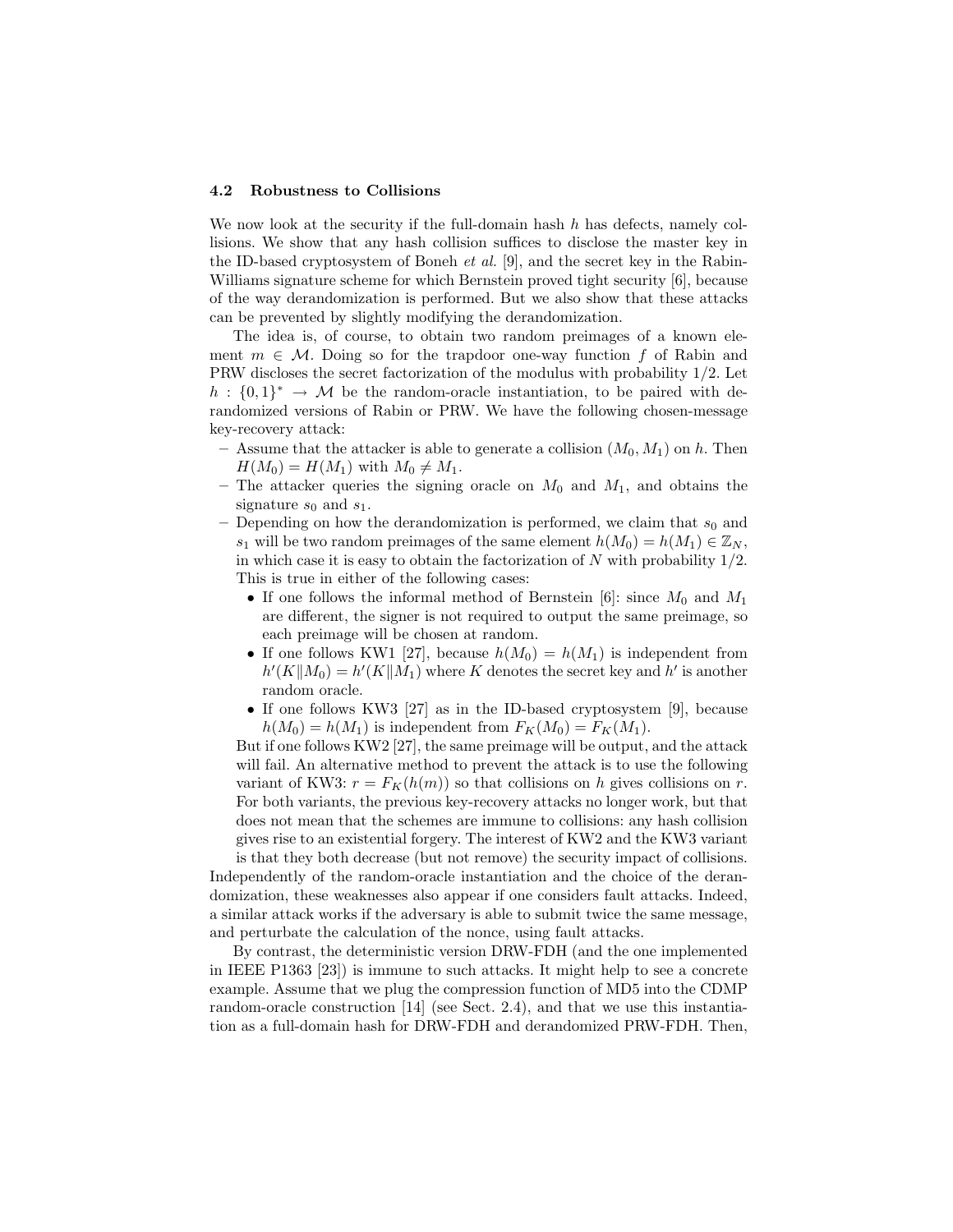because of the indifferentiability framework [33], both signature schemes become provably secure under the factoring assumption, in the ideal cipher model (with respect to the MD5 block cipher) or in the random oracle model (with respect to the MD5 compression function). But in practice, there is an instant chosenmessage key-recovery attack on the PRW scheme, which fails on the DRW one.

#### 4.3 Robustness to malleability

The previous key-recovery attack can be adapted to malleability variants of collisions on the hash function. To simplify, consider first the case of derandomized PRW-FDH: a similar attack works for derandomized Rabin-FDH. Assume that the attacker is able to generate a pair  $(M_0, M_1)$  of distinct messages such that:

$$
4h(M_0) \equiv h(M_1) \pmod{N}.
$$
 (1)

From Sect. 2, we know that this is easy if ever h is VSH  $[11]$  using the same modulus  $N$ , even though it might be hard to find collisions on VSH, but we stress that it was never suggested to use VSH for Rabin/Rabin-Williams that way: we give this example to show that solving (1) is not necessarily harder than finding collisions. Solving  $(1)$  is also possible (with more effort) if h is BR93 [1]: select any  $M_0$  then apply the preimage attack to find  $M_1$  satisfying (1). Again, the attacker queries the signing oracle on  $M_0$  and  $M_1$ , which gives rise to tweaked square roots  $(e_i, f_i, s_i) \in \{-1, 1\} \times \{1, 2\} \times \{0, \ldots, N - 1\}$  of  $h(M_i)$ . Note though that there is a one-to-one correspondance between the four tweaked square roots of  $h(M_0)$ and the four tweaked square roots of  $h(M_1)$ , thanks to (1). More precisely, if  $(e, f, s)$  is a tweaked square root of  $h(M_0)$ , then  $(e, f, 2s \mod N)$  is a tweaked square root of  $h(M_1)$ . This implies that  $(e_0, f_0, 2s_0 \mod N)$  and  $(e_1, f_1, s_1)$  are two "independent" random tweaked square roots of  $h(M_1)$ , which means that one can factor  $N$  with probability  $1/2$ .

Obviously, this attack is independent of the way derandomization is performed, and can be adapted to other malleability properties. For instance, similar attacks apply if one is able to find a pair  $(M_0, M_1)$  of distinct messages such that  $h(M_0) \equiv -h(M_1) \pmod{N}$ , or  $k^2 h(M_0) \equiv h(M_1) \pmod{N}$  for some known  $k \in \mathbb{Z}_N^{\times}$ .

Furthermore, as opposed to collision attacks, the previous attack can be adapted to DRW-FDH. Starting again from (1), let  $(e_i, f_i, s_i) \in \{-1, 1\} \times \{1, 2\} \times$  $\{0, \ldots, N-1\}$  be the principal tweaked square root of  $h(M_i)$ . Because 4 is a square mod p and q, (1) implies that  $e_0 = e_1$  and  $f_0 = f_1$ . Since  $(e_0, f_0, 2s_0 \mod$ N) is a tweaked square root of  $h(M_1)$ , we have  $4s_0^2 \equiv s_1^2 \pmod{N}$ , and therefore  $s_1 \times (2s_0)^{-1}$  mod N is a square root of 1 mod N. But it must be a non-trivial square root because it has different Legendre symbols mod  $p$  and  $q$ : indeed, both  $s_0$  and  $s_1$  are squares mod N, while  $\left(\frac{2}{p}\right) = 1$  and  $\left(\frac{2}{q}\right) = -1$ . Hence, this discloses the factorization of  $N$ . This attack can be generalized if congruence  $(1)$ is replaced by  $k^2h(M_0) \equiv h(M_1) \pmod{N}$  for any known  $k \in \mathbb{Z}_N^{\times}$  such that  $\left(\frac{k}{p}\right) \neq \left(\frac{k}{q}\right)$ , which is slightly more restrictive than the PRW case.

There are similar attacks for the Rabin case.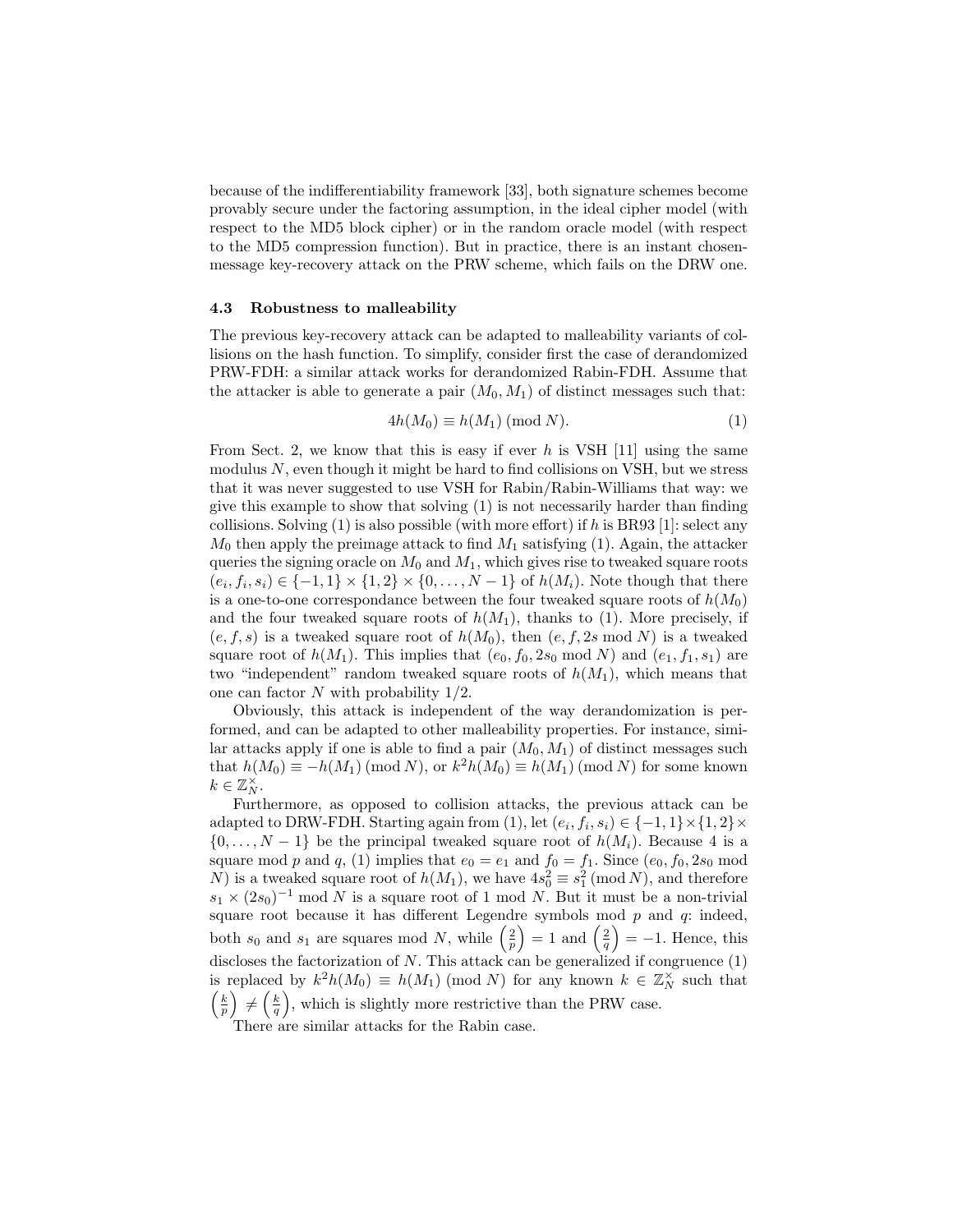#### 4.4 Robustness to preimages

The previous attacks also show that both derandomized PRW-FDH and DRW-FDH become strongly insecure if the full-domain hash function  $h$  is not oneway, like BR93 [1]. Alternatively, one can simply select  $(e, f, s) \in \{-1, 1\} \times$  $\{1,2\} \times \{0,\ldots,N-1\}$  uniformly at random, and compute  $m = efs^2 \pmod{N}$ . By inverting h, one obtains a message M such that  $m = h(M)$ . Finally, by signing the message M with either DRW-FDH or derandomized PRW-FDH, one will obtain another tweaked square root of  $m$  (principal or not), which will disclose the factorization of N with probability at least  $1/2$  because  $(e, f, s)$  is a random tweaked square root. A similar attack works for the Rabin case.

# 5 Compared Robustness of Signatures

#### 5.1 RSA Signatures

The PKCS#1 v2.1 standard [41] uses RSA-PSS since Sept. 1999 (or more precisely, the variant RSA-EMSA-PSS [24] of RSA-PSS), and it has been reported that one of the main reasons why RSA-PSS was selected over RSA-FDH was the tightness of the security proof. If tightness was the main factor, one might now be tempted to select RSA-KW over RSA-PSS, because the salt in RSA-KW is reduced to one bit (which can be deterministically derived from the secret key and the message). However, by comparing the robustness of RSA signatures with respect to potential defects in the random-oracle instantiation, a different picture emerges.

Robustness to collisions. Because RSA-FDH and RSA-EMSA-PSS are hashand-sign schemes, they do not tolerate collisions: any collision obviously leads to a chosen-message existential forgery. Similarly, any collision leads to a chosenmessage existential forgery on RSA-KW, with probability 1/2 because of the one-bit salt. One may think that the probabilistic schemes RSA-PFDH and RSA-PSS are more robust. In this direction, Numayama et al. [35] showed that RSA-PFDH tolerates collisions in a weakened ROM, but their model does not take into account MD-iterated hash functions. We observe that if  $h$  is a MD-iterated hash function, then any collision in  $h$  with the same number of blocks gives rise to a chosen-message existential forgery on RSA-PFDH and RSA-PSS. This is because RSA-PFDH and RSA-PSS both use  $h(m||r)$ . And if  $h(m_1) = h(m_2)$ where  $m_1$  and  $m_2$  have the same number of blocks, then  $h(m_1||r) = h(m_2||r)$ for any r. This implies that for both RSA-PFDH and RSA-PSS, any signature of  $m_1$  is also valid for  $m_2$ . It can be noted that if RSA-PFDH and RSA-PSS had used  $h(r||m)$  instead of  $h(m||r)$ , then the ROM security proofs would remain valid, but the previous attack would fail.

Robustness to preimages. It is easy to prove that if the full-domain hash is not one-way, then there are chosen-message universal forgery attacks on RSA-FDH, RSA-PFDH and RSA-KW. On the other hand, preimages in h do not seem to provide stronger attacks than chosen-message existential forgeries on RSA-PSS.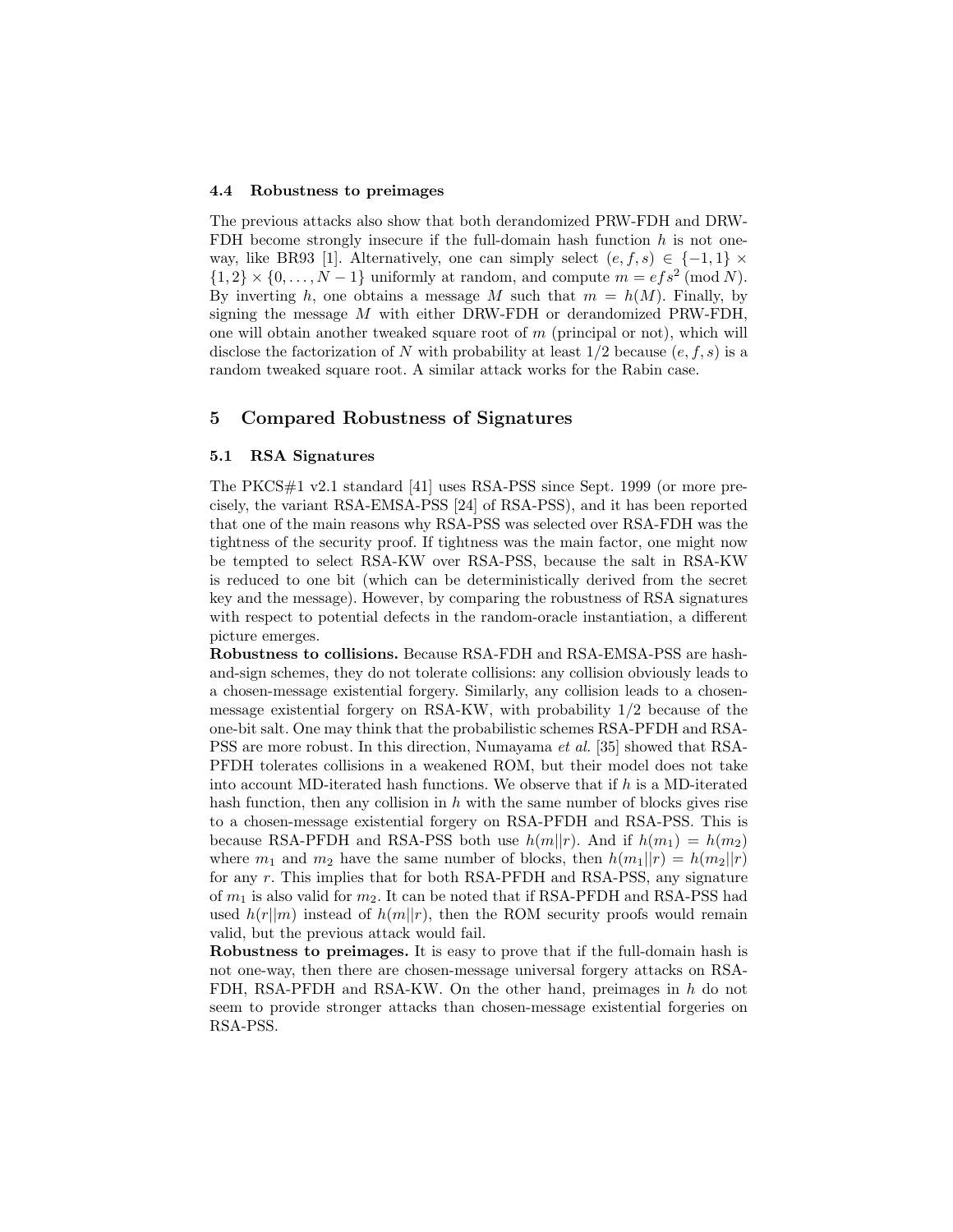Conclusion. While RSA-KW has a much better security reduction than RSA-FDH, there are essentially the same attacks on both RSA-KW and RSA-FDH as soon as there are defects in the full-domain hash. On the other hand, RSA-PSS with a large salt seems more robust than all other paddings, especially if one uses  $h(r||m)$  instead of  $h(m||r)$ . This differs from the conclusion of [31], where it was argued that RSA-FDH was the best method known to sign with RSA.

#### 5.2 Rabin and Rabin-Williams

Based on Sect. 4, the advantages of Rabin over Rabin-Williams are unclear from a security point of view. There are two benefits with Rabin-Williams: one can select  $\mathcal{M} = \mathbb{Z}_N$ , and one can use a 1-to-1 mapping instead of a 4-to-1 mapping. This 1-to-1 mapping avoids collision attacks or the fault attacks on derandomization: This suggests that DRW is preferable to both PRW and Rabin. And for the same reason as for RSA, a PSS padding with large salt seems more robust than all other paddings. Furthermore, when using Rabin or PRW, the size of the salt is extremely important to avoid key-recovery replay attacks. By submitting many times the same message, an adversary would obtain two random preimages of the same element, hence the factorization. We illustrate this phenomenon in the full version, with a converse to the security proof of  $[3]$ .

Acknowledgements. We thank Dan Boneh, Charles Bouillaguet, Louis Granboulan, Eike Kiltz, Kaoru Kurosawa, Alfred Menezes, Martijn Stam and the anonymous reviewers for their comments. Part of this work was supported by the Commission of the European Communities through the ICT program under contract ICT-2007-216676 ECRYPT II.

# References

- 1. Bellare, M., Rogaway, P.: Random oracles are practical: a paradigm for designing efficient protocols. In: CCS '93, ACM Press (1993) 62–73
- 2. Bellare, M., Rogaway, P.: Optimal asymmetric encryption. In: EUROCRYPT '94. LNCS 950, Springer (1995)
- 3. Bellare, M., Rogaway, P.: The exact security of digital signatures how to sign with RSA and Rabin. In: EUROCRYPT '96. LNCS 1070, Springer (1996)
- 4. Bellare, M., Boldyreva, A., Palacio, A.: An uninstantiable random-oracle-model scheme for a hybrid-encryption problem. In: EUROCRYPT '04. LNCS 3027, Springer (2004)
- 5. Bellare, M., Ristenpart, T.: Multi-property-preserving hash domain extension and the EMD transform. In: ASIACRYPT '06. Volume 4284 of LNCS., Springer (2006)
- 6. Bernstein, D.J.: Proving tight security for Rabin-Williams signatures. In: EURO-CRYPT '08. LNCS, Springer (2008)
- 7. Black, J., Rogaway, P., Shrimpton, T.: Black-box analysis of the block-cipher-based hash-function constructions from PGV. In: CRYPTO '02. LNCS 2442, Springer (2002)
- 8. Boneh, D., Boyen, X.: Efficient selective-ID secure identity based encryption without random oracles. In: EUROCRYPT '04. LNCS 3027, Springer (2004)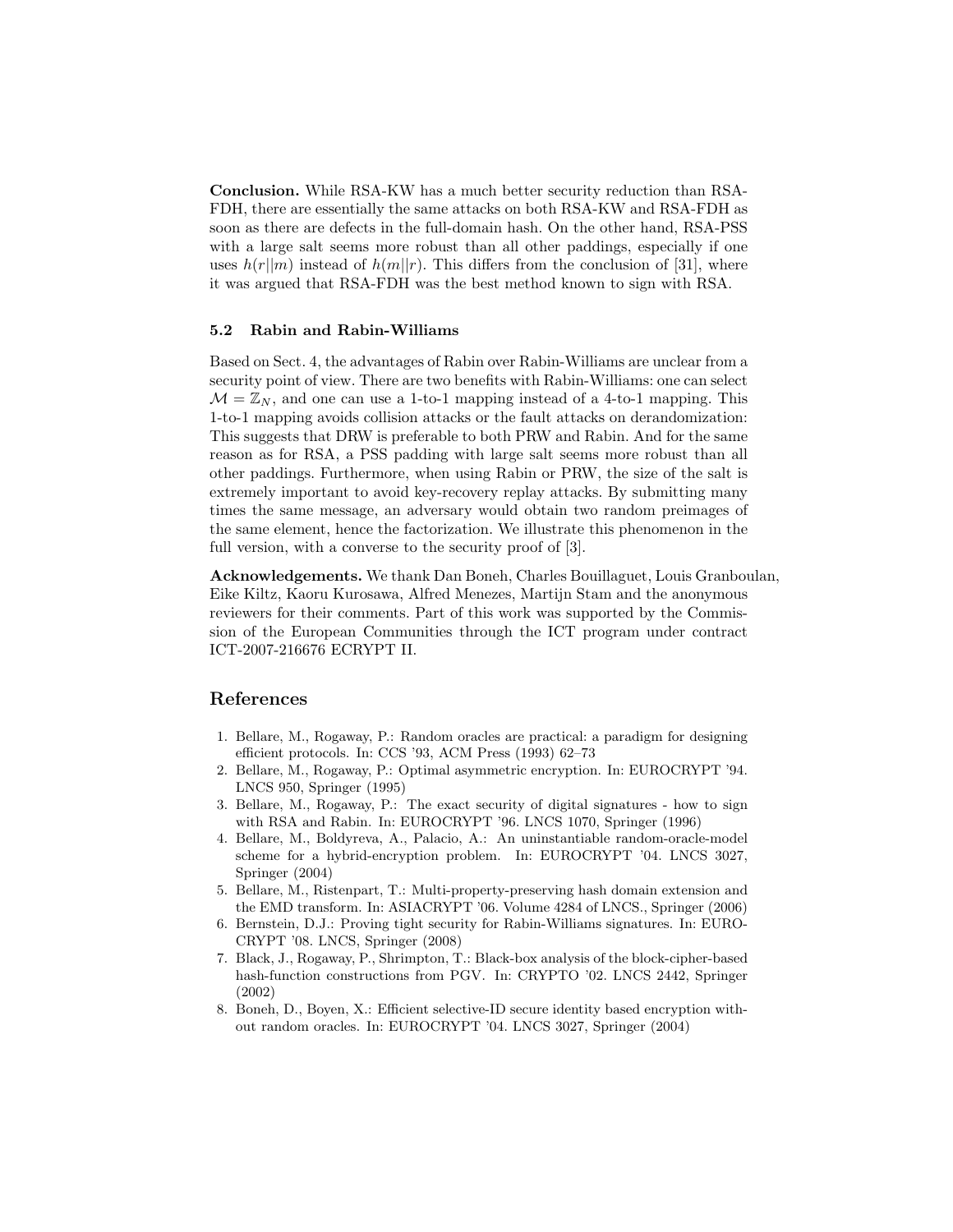- 9. Boneh, D., Gentry, C., Hamburg, M.: Space-efficient identity based encryption without pairings. In: FOCS '07, IEEE Computer Society (2007) 647–657
- 10. Canetti, R., Goldreich, O., Halevi, S.: The random oracle methodology, revisited. J. ACM 51(4) (2004) 557–594 (electronic) Preliminary version at STOC '98.
- 11. Contini, S., Lenstra, A.K., Steinfeld, R.: VSH, an efficient and provable collisionresistant hash function. In: EUROCRYPT '06. LNCS 4004, Springer (2006)
- 12. Coron, J.S.: Optimal security proofs for PSS and other signature schemes. In: EUROCRYPT '02. Volume 2332 of LNCS., Springer (2002) 272–287
- 13. Coron, J.S.: Security proof for partial-domain hash signature schemes. In: CRYPTO '02. Volume 2442 of LNCS., Springer (2002) 613–626
- 14. Coron, J.S., Dodis, Y., Malinaud, C., Puniya, P.: Merkle-Damgård revisited: How to construct a hash function. In: CRYPTO '05. LNCS 3621, Springer (2005) Full version available on Dodis' webpage.
- 15. Dodis, Y., Oliveira, R., Pietrzak, K.: On the generic insecurity of the full domain hash. In: CRYPTO '05. Volume 3621 of LNCS., Springer (2005) 449–466
- 16. Dodis, Y., Reyzin, L.: On the power of claw-free permutations. In: SCN '02. Volume 2576 of LNCS., Springer (2003) 55–73
- 17. Fiat, A., Shamir, A.: How to prove yourself: Practical solutions to identification and signature problems. In: CRYPTO '86. LNCS 263, Springer (1987)
- 18. Fujisaki, E., Kobayashi, T., Morita, H., Oguro, H., Okamoto, T., Okazaki, S.: ESIGN-D specification. Submission to the NESSIE European Project, available on the NESSIE webpage (2002)
- 19. Gentry, C., Peikert, C., Vaikuntanathan, V.: Trapdoors for hard lattices and new cryptographic constructions. In: STOC '08, ACM (2008)
- 20. Goldwasser, S., Kalai, Y.T.: On the (in)security of the Fiat-Shamir paradigm. In: FOCS '03, IEEE Computer Society (2003)
- 21. Goldwasser, S., Micali, S., Rivest, R.L.: A digital signature scheme secure against adaptive chosen-message attacks. SIAM J. Comput. 17(2) (1988) 281–308
- 22. Granboulan, L.: How to repair ESIGN. In: SCN '02. Volume 2576 of LNCS., Springer (2003) 234–240
- 23. IEEE: P1363: Standard specifications for public-key cryptography. Available at http://grouper.ieee.org/groups/1363/.
- 24. Jonsson, J.: Security proofs for the RSA-PSS signature scheme and its variants. Report 2001/053 of the Cryptology ePrint Archive (2001)
- 25. Joux, A.: Multicollisions in iterated hash functions. application to cascaded constructions. In: CRYPTO '04. Volume 3152 of LNCS., Springer (2004) 306–316
- 26. Joux, A., Peyrin, T.: Hash functions and the (amplified) boomerang attack. In: CRYPTO '07. Volume 4622 of LNCS., Springer (2007) 244–263
- 27. Katz, J., Wang, N.: Efficiency improvements for signature schemes with tight security reductions. In: CCS '03, ACM (2003)
- 28. Kiltz, E., Pietrzak, K.: On the security of padding-based encryption schemes (or: Why we cannot prove OAEP secure in the standard model). In: EUROCRYPT '09. LNCS, Springer (2009)
- 29. Klima, V.: Tunnels in Hash Functions: MD5 Collisions Within a Minute. Cryptology ePrint Archive, Report 2006/105 (2006)
- 30. Kobayashi, T., Fujisaki, E.: Security of ESIGN-PSS. IEICE Transactions 90-A(7) (2007) 1395–1405
- 31. Koblitz, N., Menezes, A.J.: Another look at "provable security". J. Cryptology  $20(1)$  (2007) 3-37
- 32. Lyubashevsky, V., Micciancio, D., Peikert, C., Rosen, A.: SWIFFT: A modest proposal for FFT hashing. In: FSE '08. Volume 5086 of LNCS., Springer (2008)